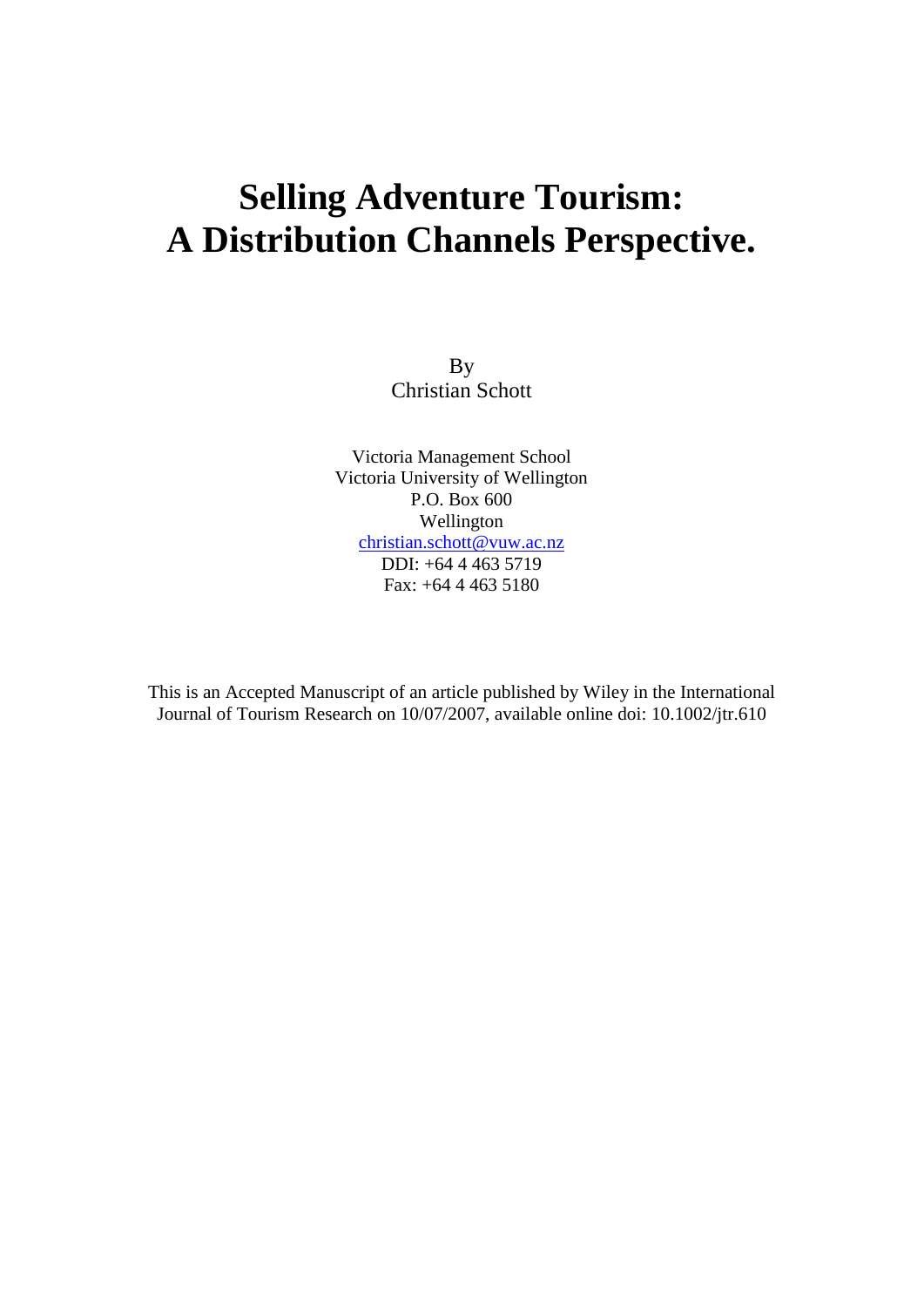#### **Summary**

This article examines the distribution channels structure as well as the underlying factors influencing the most prominent channel choices within the adventure tourism industry. It is based on in-depth interviews with adventure tourism operators in Queenstown, New Zealand. The findings suggest that the distribution structure is similar to other attraction sectors and that business size has some bearing on the 'length' of the distribution chains. However, regardless of business size the sector places a clear priority on 'at destination' distribution and the factors underlying this choice were found to be varied and reflective of both sector-specific demand and supply characteristics.

**Keywords:** adventure tourism, soft adventure, distribution channels, Queenstown, preselling, cultural capital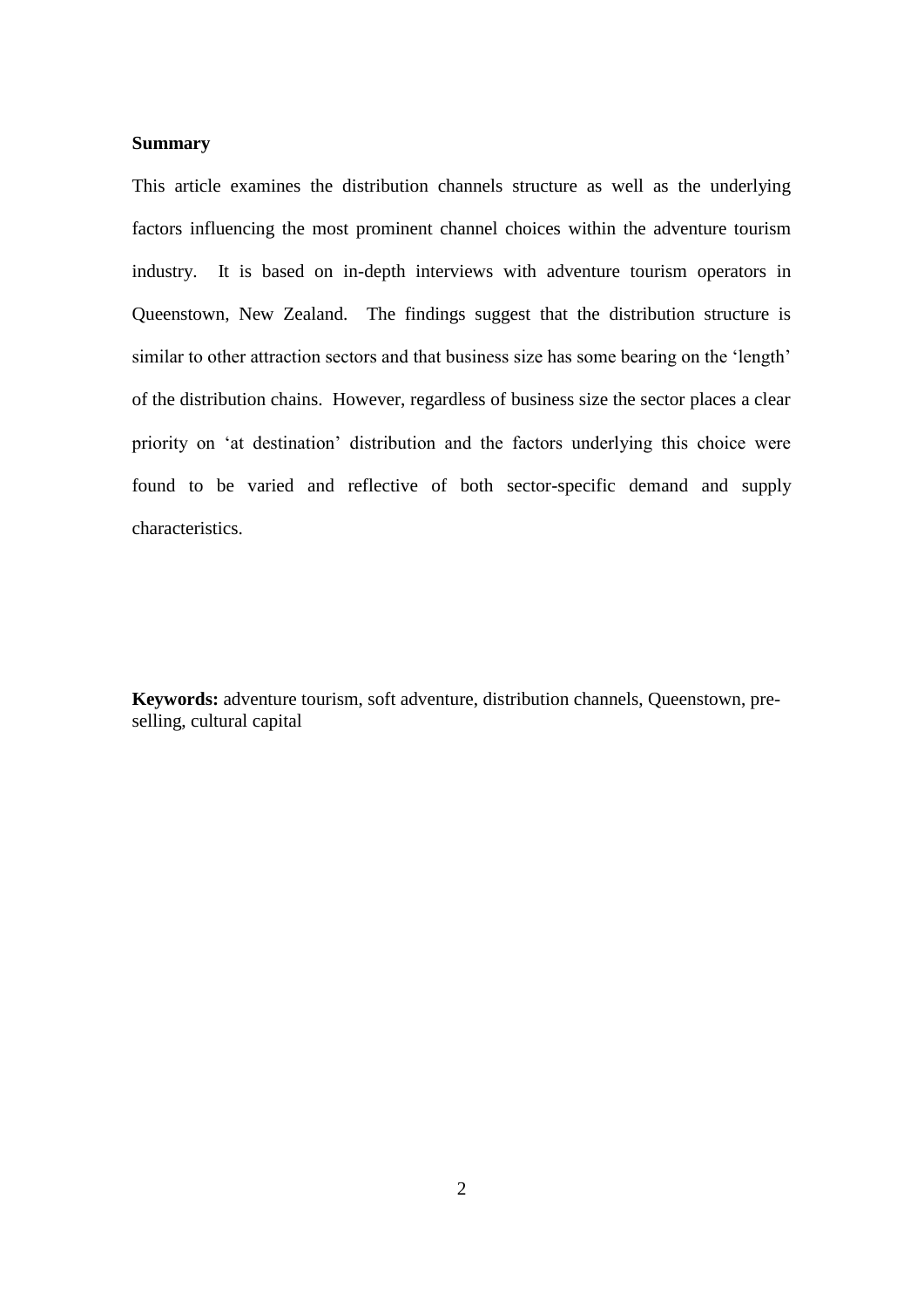# **Selling Adventure Tourism: A Distribution Channels Perspective**

More than a decade after Jerry Mallett (in Goeldner, 1994), of the Adventure Travel Society, noted the outlook for adventure travel to be excellent and for it to become the foundation for tourism in coming years most will agree that, while the latter has not eventuated, the evolution of adventure tourism has been a spectacular one. As such, adventure tourism is commented by Callander and Page (2003) to be a burgeoning segment of the international tourism industry, while Ewert and Jamieson (2003) recognise it as "one of the newest and fastest growing sectors of the tourism industry" (p. 81) - indeed, Cloke and Perkins (1998, p. 186) even speak of "the explosion of adventure tourism". Yet, despite the fact that it is laden with high expectations academic and industry understanding of the adventure sector and the broader adventure phenomenon is modest and fragmented. This is in part due to adventure tourism only recently establishing itself as an academic line of inquiry (Ewert and Jamieson, 2003), but more significantly because it is a very complex and dynamic tourism phenomenon. Swarbrooke *et al.* (2003, p. 5) allude to the level of novelty that adventure tourism offers both the business and study of tourism, and emphasises the consequential need to explore this phenomenon in greater depth,

## *"adventure tourism is at the cutting edge of world tourism, and its newness merits a comprehensive examination, unhindered by the confines of traditional delineations."*

An area of enquiry that undoubtedly merits a 'comprehensive examination' in this context is that of distribution channels. Tourism distribution channels are described by Gartner and Bachri (1994) as the link between suppliers and consumers of tourism products. On this Knowles and Grabowski (1999) add that an effective distribution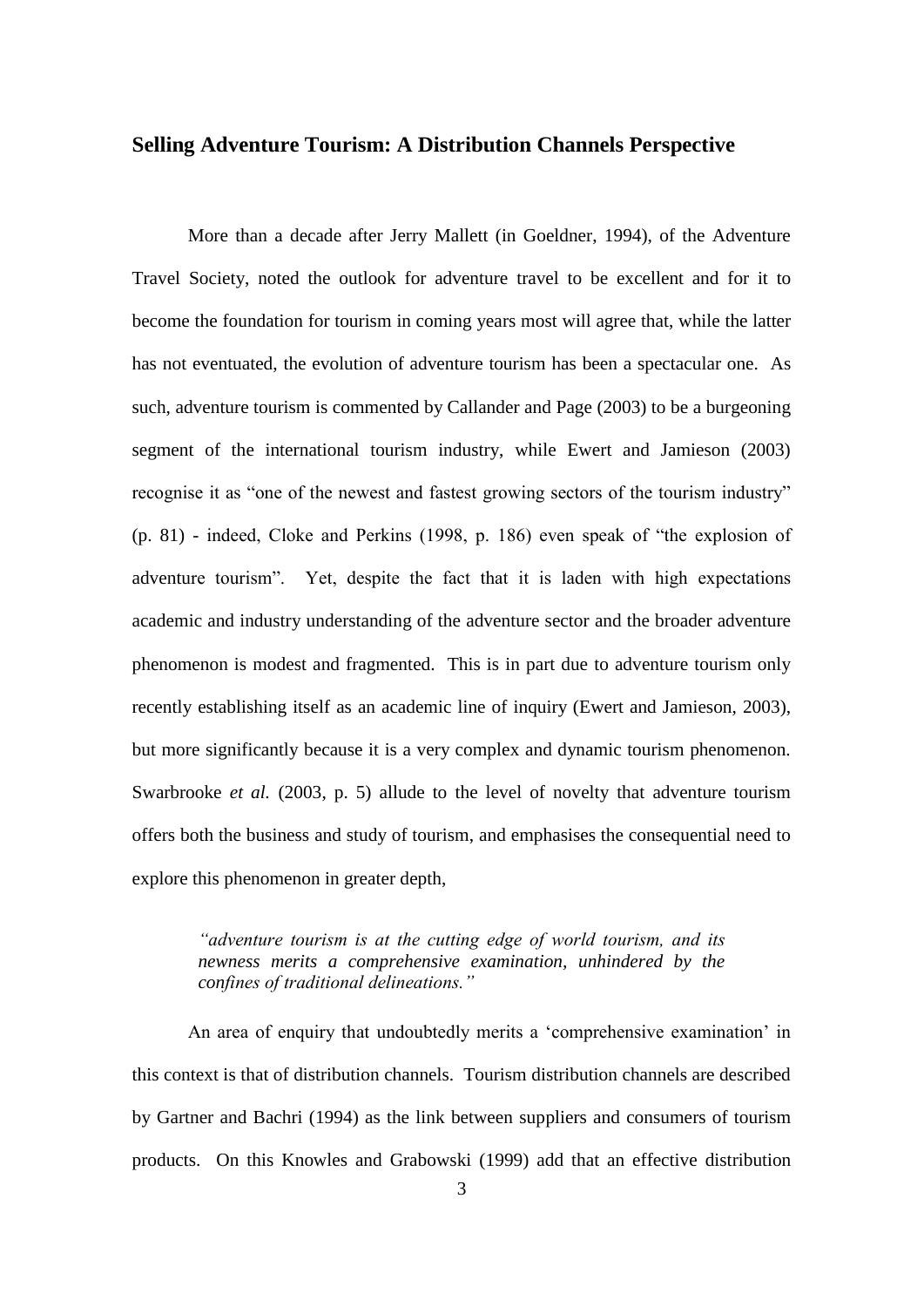system is critical to the successful development and marketing of tourism products. When then coupling this pivotal role of tourism distribution channels with a sector recognised as growing and highly dynamic, the need to develop a thorough and systematic understanding of adventure tourism distribution issues is undeniable.

Accordingly, this paper seeks to contribute to a greater understanding of both the study and managerial dimensions of adventure tourism by examining its distribution channels system. Specifically, it explores the structure of this system before it proceeds to shed light on the underlying factors shaping the most prevalent channel choices. The research for this paper was generated by examining the adventure tourism industry in Queenstown, New Zealand. The rationale for the site choice is two-fold. Firstly, New Zealand, and Queenstown specifically, is both marketed and perceived as a major adventure destination (Bentley *et al.*, 2003; Swarbrooke *et al.*, 2003), which now boasts a sizeable, well-established and diversified adventure tourism industry. Secondly, the research on which this paper is based is part of a larger project, funded by New Zealand's Foundation for Research Science and Technology, entitled 'Innovation in New Zealand tourism through improved distribution channels'.

The project started in 2002 and seeks to systematically examine different types of distribution channels, to identify the factors that influence the behaviour and motivations of all channel members (including visitors), to assess the extent to which different channel structures, practices and relationships influence yield, and to ultimately recommend best channel management practices for different markets, regions and forms of tourism (Pearce and Schott, 2005). The project aims to meet these objectives by adopting a comparative, integrated, multi-stage approach (Pearce, 2003), which involves examining distribution channels across different destinations, sectors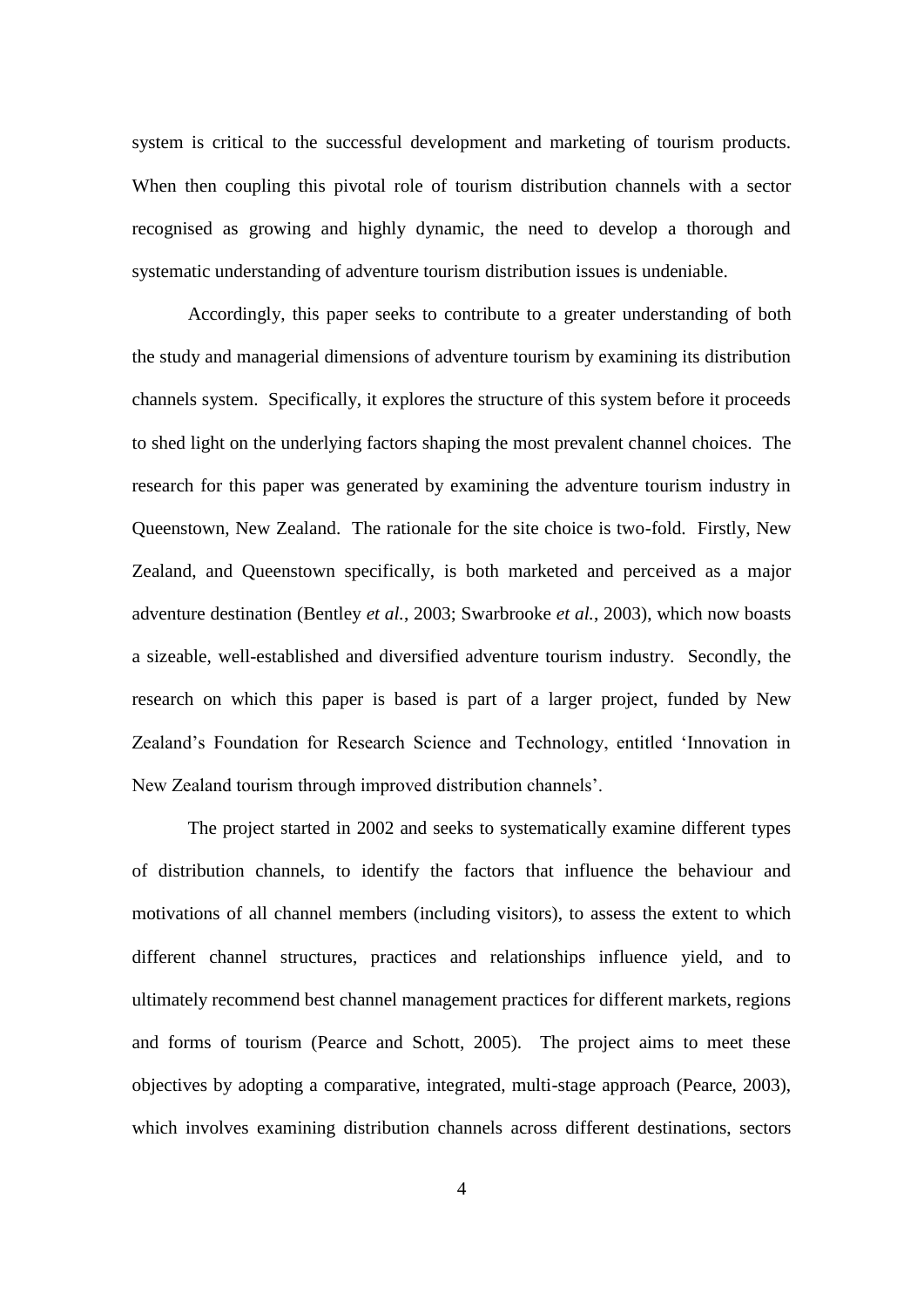and markets and ultimately integrating the results. This approach facilitates the formulation of subsequent recommendations on best channel management practices (Pearce, 1993). To date, papers have been produced taking a destination or sector specific approach (Pearce and Tan, 2004; Pearce *et al.*, 2004; Pearce and Tan, 2006; Stuart *et al.*, 2005), examining suppliers' and intermediaries' adoption of the Internet (Tan and Pearce, 2004), and investigating the demand perspective of tourism distribution channels (Pearce and Schott, 2005).

As it is one of the project's aims to identify sectoral similarities and differences, this paper contributes by examining distribution channels of an attraction sector that constitutes both an important component of the country's tourism product and is everexpanding – adventure tourism.

#### ADVENTURE TOURISM

Despite a number of attempts to define the concept of 'adventure tourism' consensus remains to be lacking within the academic community; indeed as the boundaries of knowledge are receding the number of proposed definitions and conceptualisations appear to be increasing. A recent proposition that adopts a fresh perspective by identifying an individual's state of mind as the central factor in the creation of 'adventure' is offered by Swarbrooke, *et al.* (2003), who believe that an adventure tourism experience will (p.16):

- be of a heightened nature a stimulating context will induce a range of emotions (of which excitement will be key), and separate it from everyday life
- entail intellectual, physical or emotional risks and challenges these will be absorbing
- be intrinsically rewarding, providing opportunities for enjoyment, learning and self-development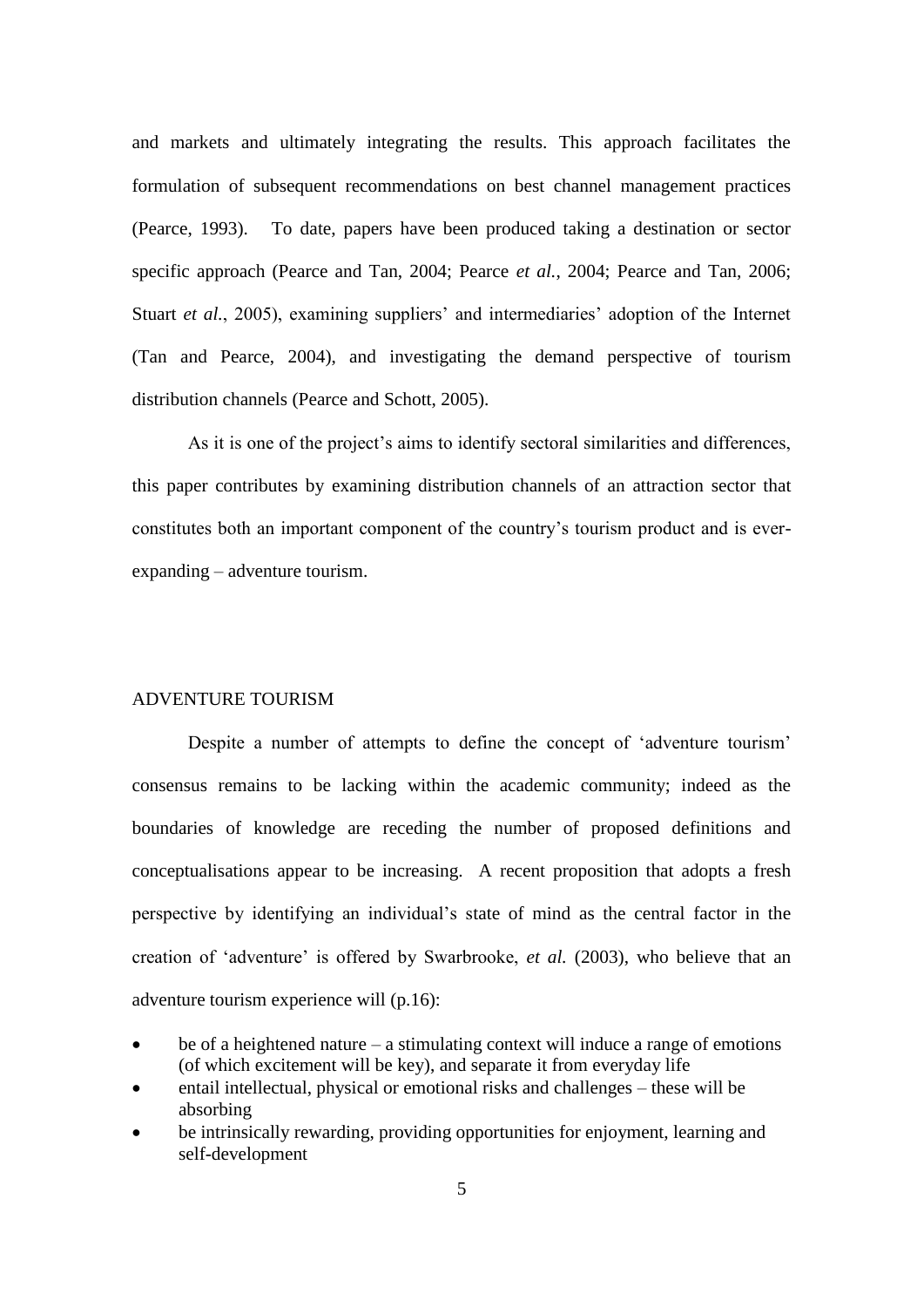While the research broadly adopted this rather comprehensive definition, its focus and subsequent discussion are dedicated to physically adventurous forms of tourism activities.

According to Millington (in Swarbrooke *et al.*, 2003), the international adventure tourism market, representing sport and nature tourism, accounts for about 7% of all international trips taken in 2000, which translates to between 4 and 5 million trips. He further estimates the potential market share for adventure tourism to represent 14% of international trips. In the context of Australian and New Zealand outbound markets, PATA (2003) identifies that 27% of Australian tourists and 23% of New Zealand tourists are adventure travellers, which equates to nearly three million Australians and roughly half a million New Zealanders.

"Adventure tourism is a complicated and somewhat ambiguous topic!" (Swarbrooke *et al.*, 2003, p. 4). The most commonly enlisted means of discriminating between different aspects of this diverse market segment is the 'hard'-'soft' dimension, although classifications vary from author to author (Hill, 1995; Cloke and Perkins, 1998; Ewert and Jamieson, 2003; PATA, 2003; Ryan and Trauer, 2004). For the purpose of this research Hill's (1995) characterisation is useful as it addresses the central themes in the context of adventure tourism,

Hard Adventure: Refers to activities with high levels of risk, requiring intense commitment and advanced skills.

Soft Adventure: Refers to activities with a perceived risk but low levels of real risk, requiring minimal commitment and beginning skills; most of these activities are led by experienced guides.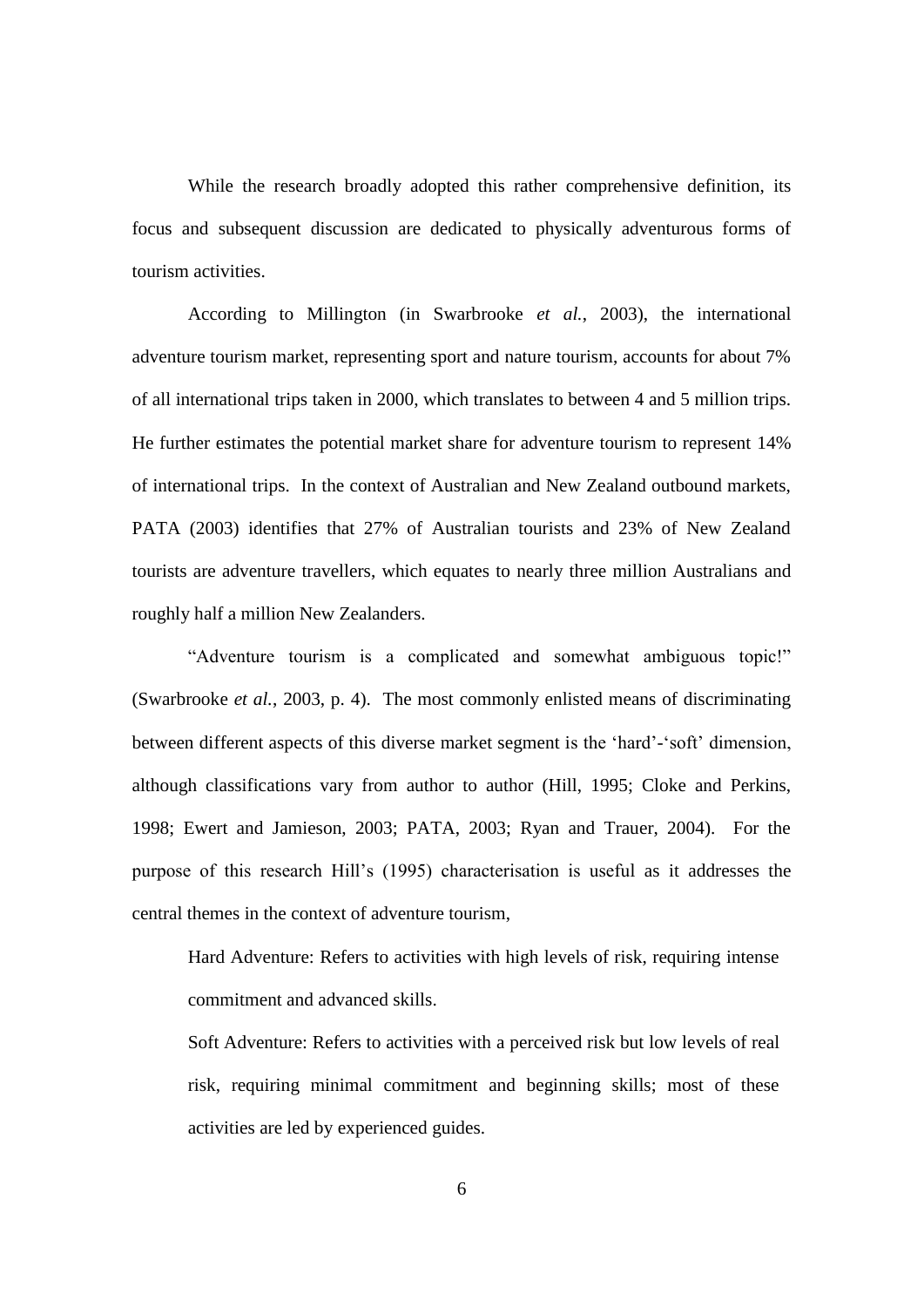Hill (1995) elaborates that 'hard' adventures require real skills in dangerous situations, where participants usually join together because of an intense interest in some activity outside the confines of commercial outfitting. On the other hand, in 'soft' adventure tourism skill and expertise is purchased along with the use of specialised equipment required for engaging in the chosen activity. Enlisting this distinction, the businesses interviewed for this research can predominantly be categorised as offering 'soft' adventure tourism, with only few possessing any 'hard' traits that mostly relate to participants' skill levels.

Another widely recognised aspect of adventure tourism is that the consumption of adventure tourism products will be intrinsically rewarding. However, few authors have acknowledged the notion that adventure tourism products can also provide the consumer with extrinsic rewards, which can for instance be examined in the context of Bourdieu's (1984) theory on 'capital'. Beedie (2003a) and Kane and Zink (2004) apply this conceptualisation in the context of 'hard' adventure activities such as mountaineering and kayaking. The authors argue that these activities provide platforms to accumulate 'symbolic capital', defined by Bourdieu (1984) as "the acquisition of a reputation for competence" (p.291), which ultimately converts into 'cultural capital'. Due to the notion of 'competence' as a defining characteristic of 'symbolic capital' this concept is limited to active, 'hard' adventure activities. However, while no direct reference to this could be found in the literature it appears reasonable to suspect that other aspects of Bourdieu's capital construct may be embedded in 'soft' adventure. Because extrinsic rewards are believed to be contributing motives for tourists to consume adventure products, the notion of capital is also examined by this paper.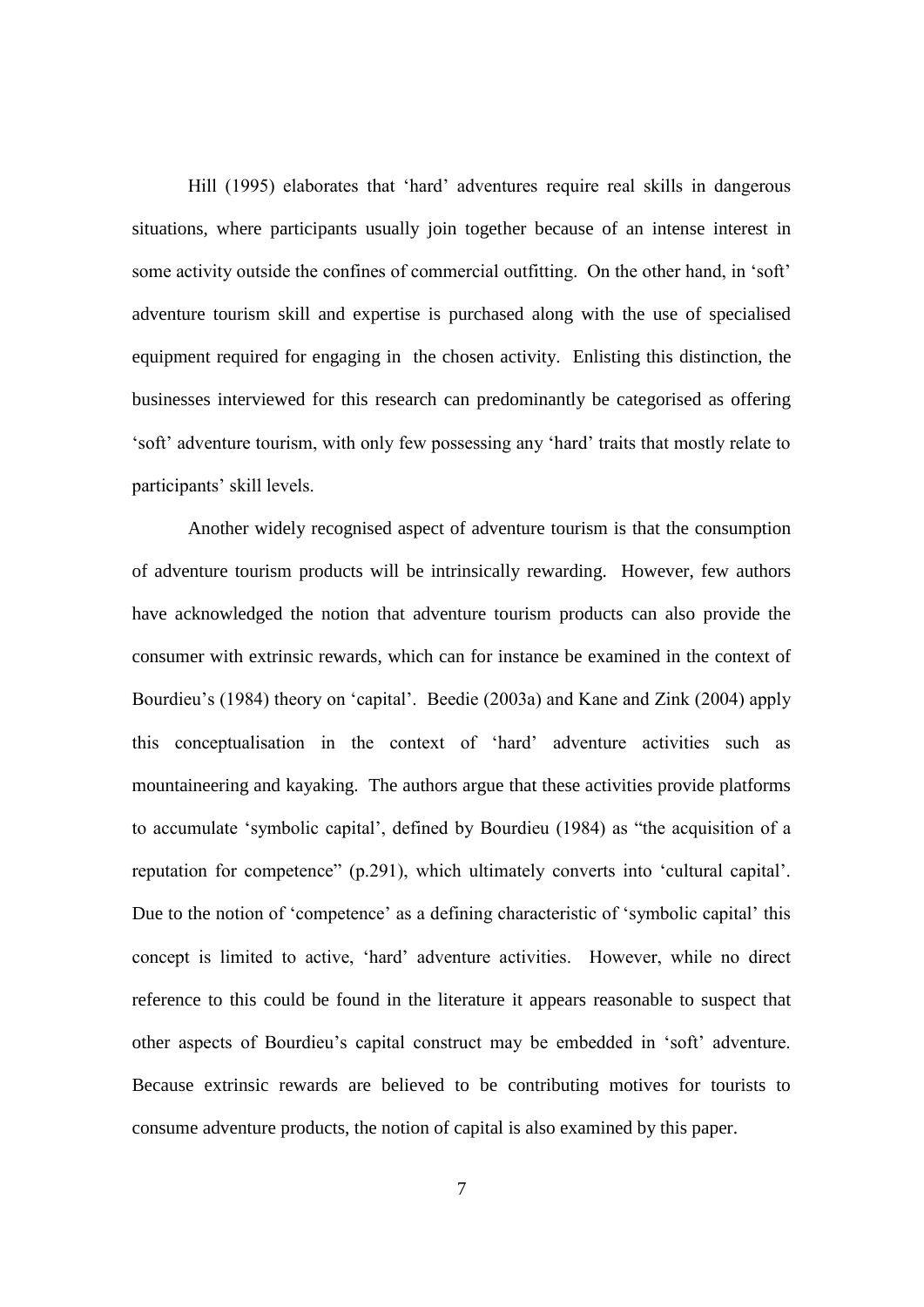The sector's prominent supply characteristics are largely related to the factors initially motivating individuals to enter the adventure tourism sector. Several authors note for example that most past and present adventure tourism businesses have been set up by people who themselves have a primary interest, and often passion, for engaging in adventure tourism activities (Cloutier, 2003; Swarbrooke *et al.*, 2003). These types of entrepreneurs are generally referred to as lifestyle entrepreneurs and will usually set up enterprises that allow them to pursue their former hobby as a full-time profession. The implications of the resultant emergence of a completely new service industry (Cloutier, 2003) are that these operators are not guided by profit maximisation but by an interest to balance an enjoyable lifestyle with a reasonable standard of living (Swarbrooke *et al.*, 2003). While this observation is still true for many conventional life-style entrepreneurs, Cloutier (2003) also remarks that there is an increasing realisation amongst adventure operators that good business management is not unnecessary in this sector, but a crucial element to "ensure a financially rewarding living from the lifestyle of adventure" (p. 242). This adjustment in business values is driven by the increased competition, direct and indirect, which is a by-product of the significant growth experienced by this form of tourism over the last decades. A further characteristic of this sector, its domination by small businesses (Cloutier, 2003; Swarbrooke *et al.*, 2003), has also become somewhat less defining recently as the sector is experiencing an increasing move toward bigger business and more professional management (Cloutier, 2003). A case in point is New Zealand Bungy operator AJ Hackett. After humble beginnings in the late 1980s, in 2006 AJ Hackett has four jump sites, five non-bungy but related adventure products, a designated marketing team and roughly 100 full-time equivalent (FTE) employees in New Zealand. The company also produces a clothing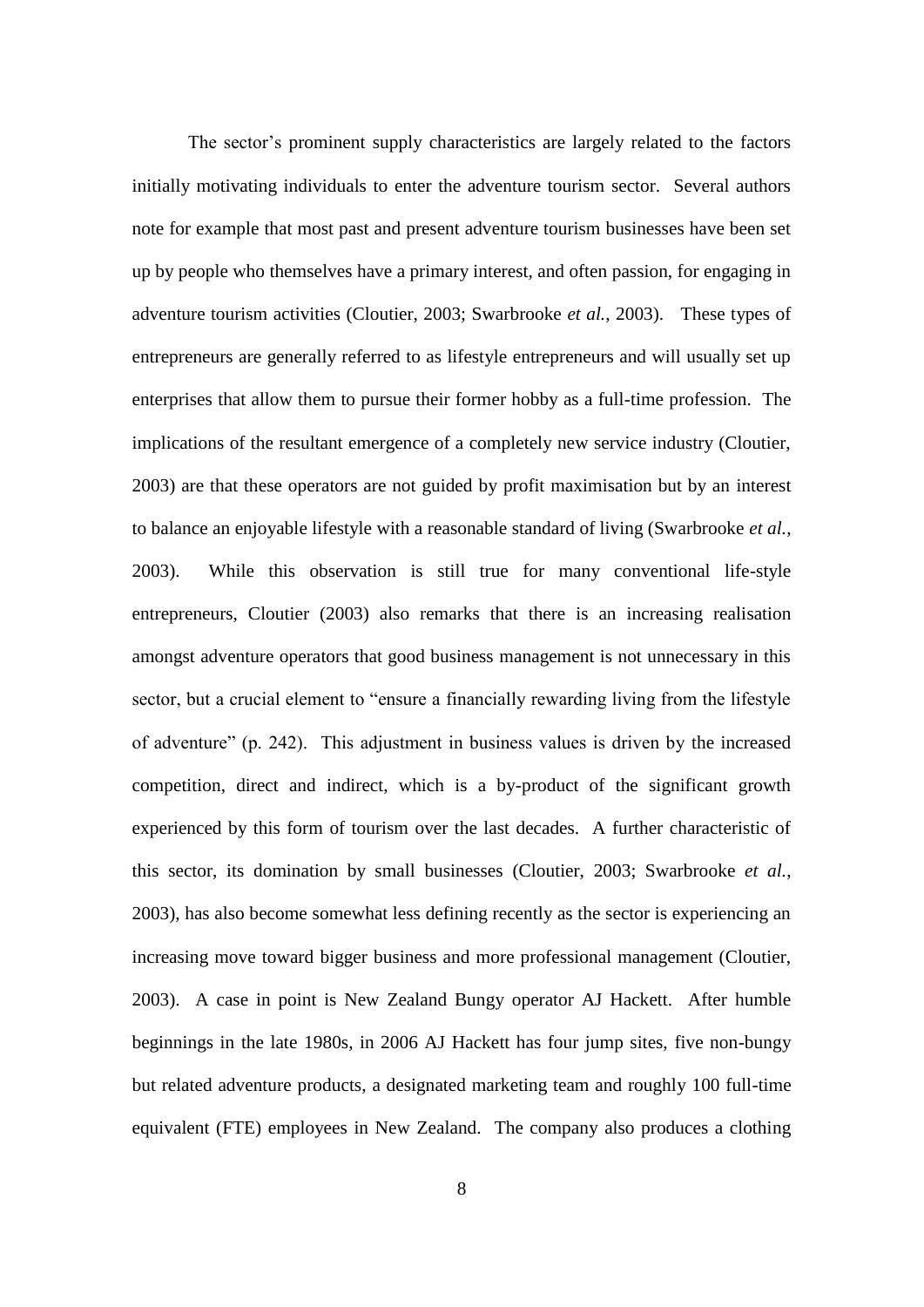label and has further bungy jump operations in Australia, France, Germany, Indonesia, Macau (SAR), and the USA. Despite this transformation from a niche market for lifestyle entrepreneurs into a vibrant, dynamic and competitive sector personal contacts formed during many years of working in the sector continue to form the basis of business start-ups, marketing contacts, and training programmes for owner-operators and managers of larger operations alike (Cloutier, 2003).

#### TOURISM DISTRIBUTION CHANNELS

The literature on tourism distribution channels has attracted increasing attention in recent years, but continues to exhibit sizeable gaps. As noted by Pearce and Tan (2006), some texts outline the prominent characteristics of tourism distribution channels in general (Buhalis and Laws, 2001; Alcázar Martínez, 2002), while empirically-based articles tend to focus on pairs of distribution channel partners, such as suppliers and wholesalers (Crotts *et al.*, 1998), or hotels and travel agencies (García-Falcón and Medina-Muñoz, 1999). However, despite the recent wide-ranging contributions by the earlier-outlined project, the underlying factors influencing the choice of distribution channels remains under-researched. This neglect is most noticeable in the context of attractions that are, despite their role as a core component of the tourism product, perceived to possess comparatively simple distribution systems (Pearce and Tan, 2006).

In essence distribution "is what makes the product available" (Wahab *et al.*, 1976, p. 96), "the link between the producers of tourism services and their customers" (Gartner and Bachri, 1994, p. 164). As Pearce and Tan (2004) point out, the links between producers and consumers may be made directly or indirectly via one or more intermediaries (e.g. wholesalers, inbound and outbound operators, retail travel agencies,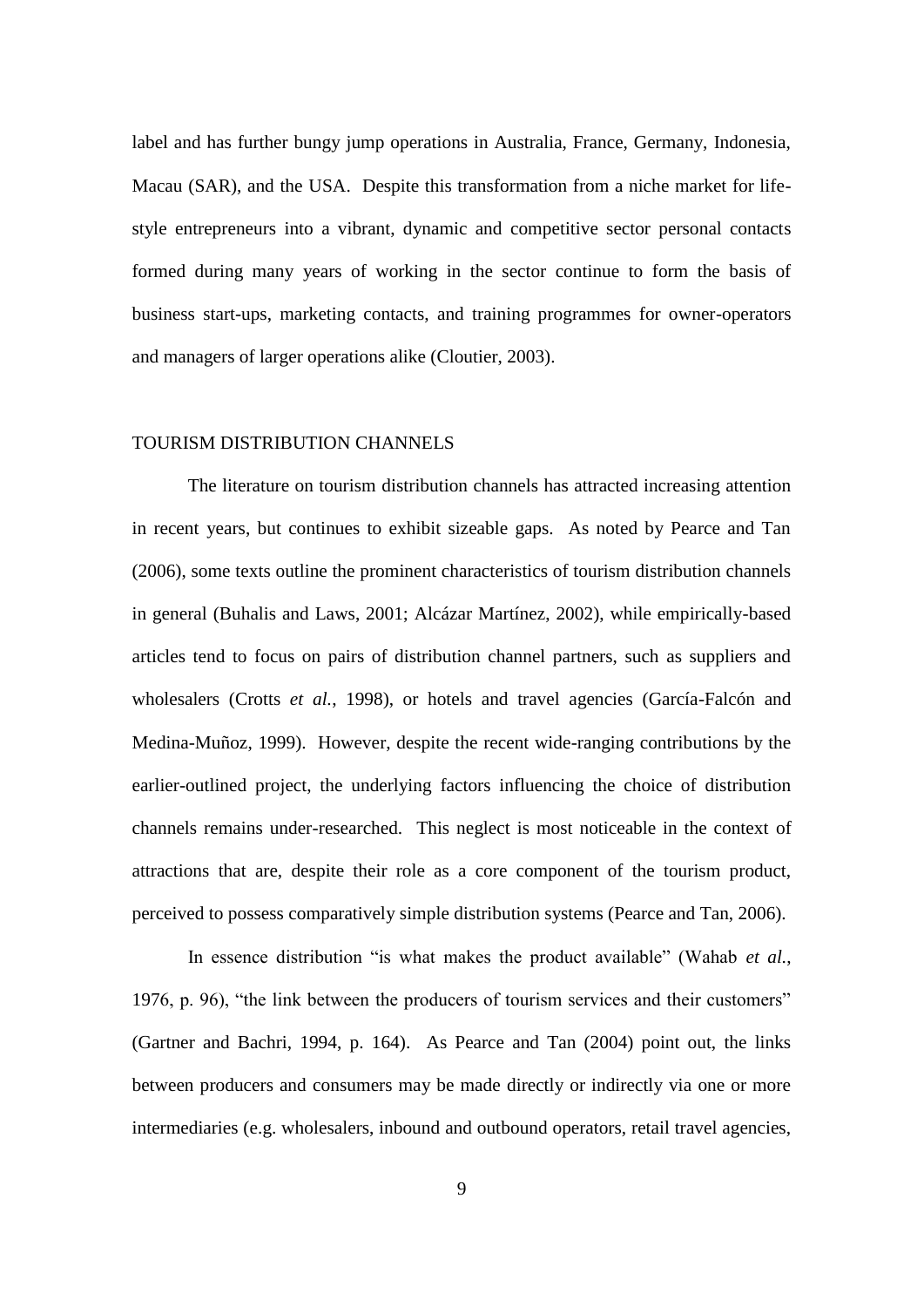tourism organisations, etc). The authors elaborate that a range of different channel structures may occur in any market or destination, and that the selection of appropriate distribution channels entails a trade-off between market coverage and cost.

Examining distribution channels for heritage and cultural tourism in New Zealand, Pearce and Tan (2004) found operations to vary considerably with regard to distribution channels use. They comment that the larger, more commercially-oriented operations are likely to have active and explicit distribution strategies and practices, while the smaller operations often have very limited or ad hoc strategies of distribution. The lack of resources in terms of staff time and budget were found to be key factors in explaining the degree of activity undertaken. With regard to the distribution structure of this sector, Pearce and Tan (2004) observe that different channels are used for international and domestic visitors, as well as by the group and independent segments within these markets (Figure 1). Before concluding that "distribution channels for heritage and cultural tourism are complicated" (p.235), the authors also identified three distinctive factors influencing supplier's choice of channels and distribution structure in this sector: breadth of product appeal, capacity issues, and whether a product is commissionable.

#### [insert Figure 1 here]

#### DISTRIBUTION CHANNELS AND ADVENTURE TOURISM

In line with the phenomenon itself, the literature on adventure tourism has experienced considerable growth over the last two decades. However, much of this literature focuses on a small range of topics, of which the most popular is the risk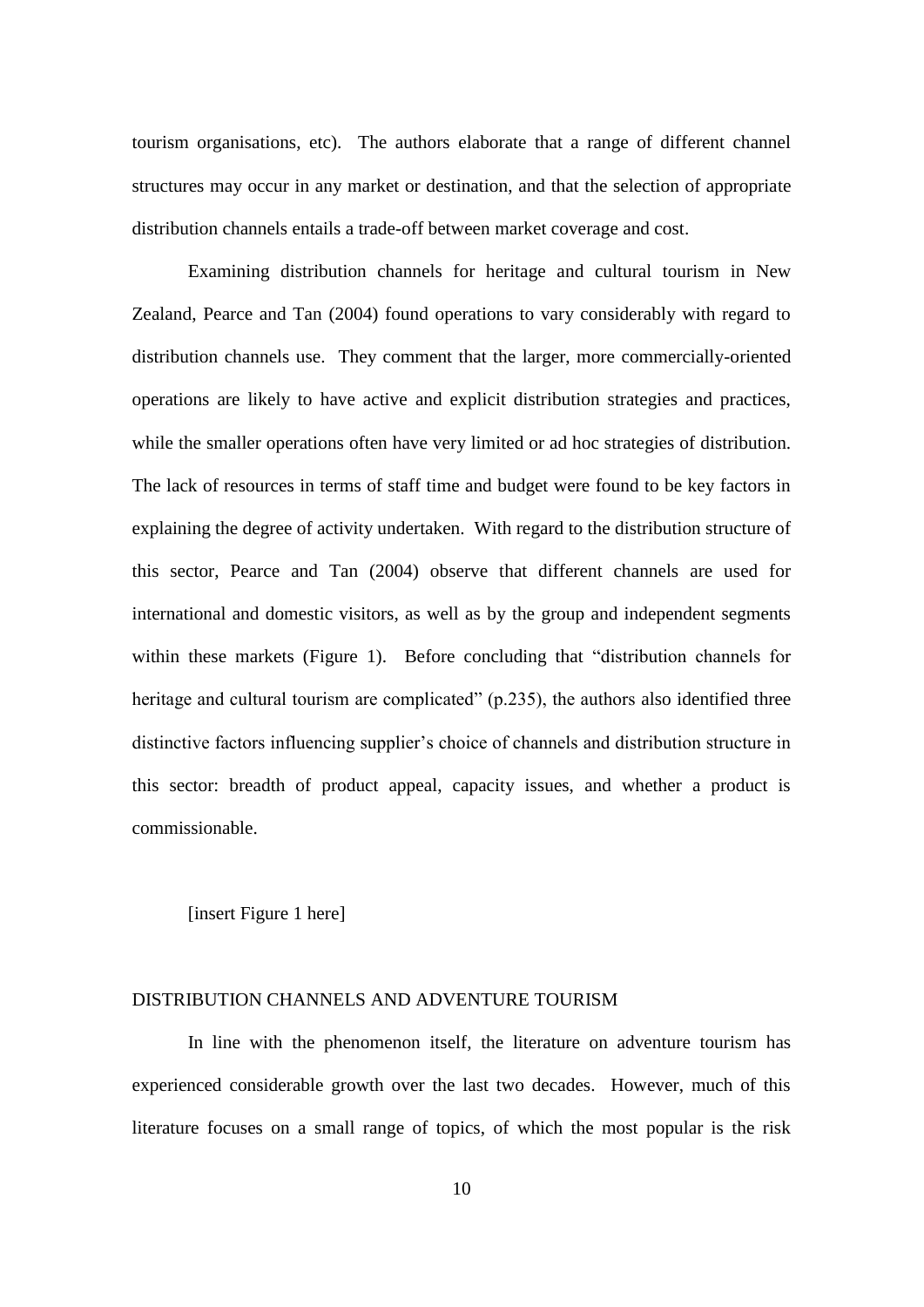construct in adventure tourism (Walle, 1997; Palmer, 2002; Ryan, 2003; Gyimóthy and Mykletun, 2004; Cater, 2006), and the associated incidences and implications of accidents and injuries (Bentley and Page, 2001; Bentley *et al.*, 2001a; Bentley *et al.*, 2001b; Callander and Page, 2003; Page *et al.*, 2003; Morgan and Fluker, 2003; Page *et al.*, 2005). A number of authors also explore consumer experiences of adventure tourism within the context of specific adventure activities, such as mountaineering (Beedie, 2003b; Pomfret, 2006), white-water rafting (Fluker and Turner, 2000), and white-water kayaking (Kane and Zink, 2004). Additionally, adventure tourism has also been investigated as a broader cultural phenomenon (Cloke and Perkins, 1998; Cloke and Perkins, 2002) and in terms of its 'place' in tourism research and dominant theories (Weber, 2001).

A review of the literature in the context of distribution channels reveals, however, that to date merely three publications have addressed any aspect of distribution in the context of adventure tourism. Two of these publications (PATA, 2003; Sung, 2004) are empirical examinations of adventure tourists' use of channels of distribution, while the third discusses distribution channels more broadly and does not appear to be empirically grounded (Swarbrooke *et al.*, 2003).

Sung (2004) found that the majority (54%) of an Adventure Club of North America sample preferred 'partially inclusive trip' arrangements involving intermediaries, while 28% reported a preference for self-arranging their trips. The sources of trip information reported were: magazine/others (29%), friends and relatives (26%), agent/operator/destination marketing organisation (23%) and Internet (22%), on which Sung (2004) notes that a variety of sources were generally preferred over relying on just one.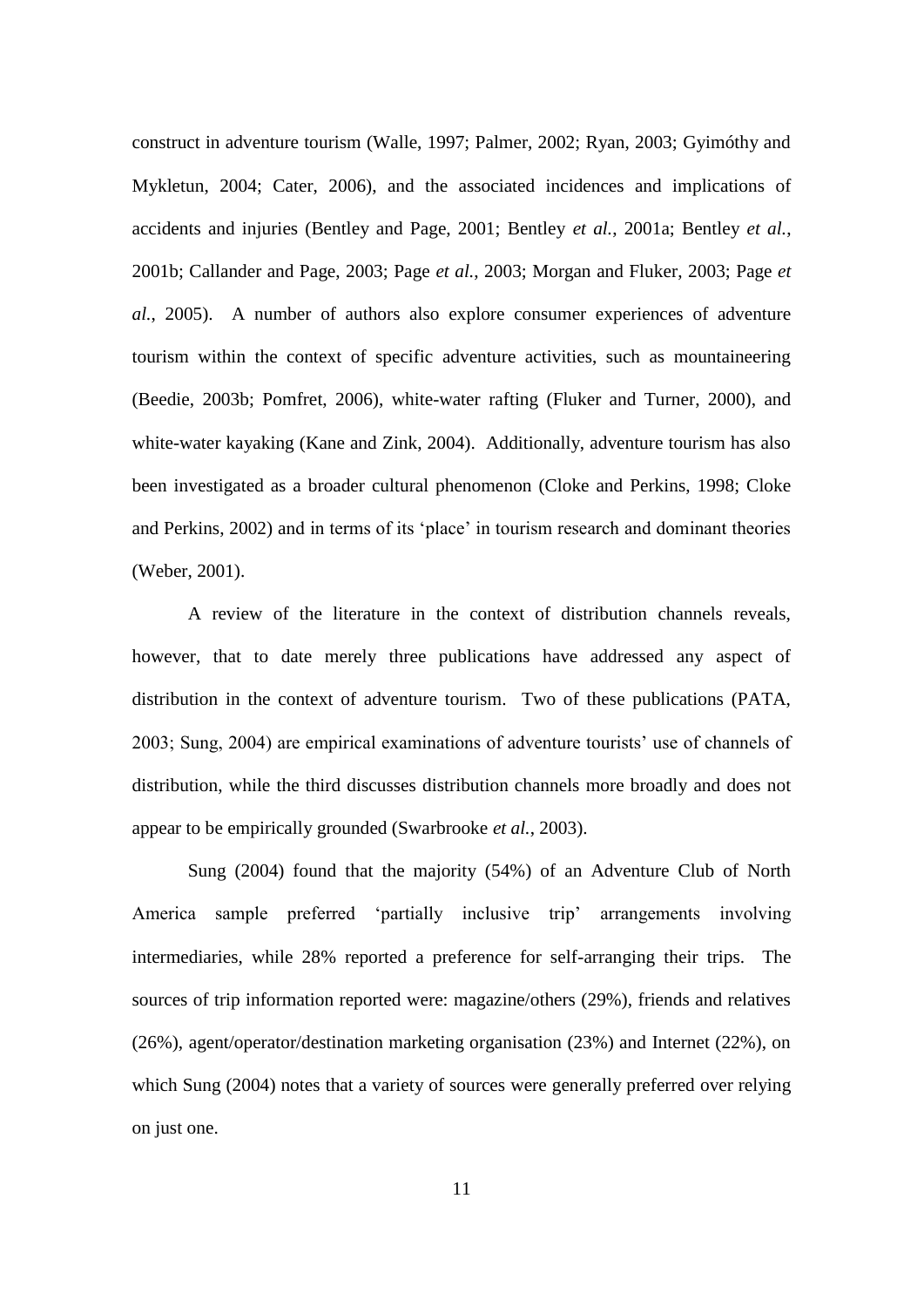The PATA (2003) report examines distribution channels in terms of information sources and booking methods of accommodation and transport products by adventure tourists from Australia and New Zealand on their last overseas trip. The report found that the most important information source used by both nationalities was friends and family, followed by previous visits and Travel Agent. Unlike Sung's findings the booking behaviour was found to be dominated by direct bookings in the PATA study.

Swarbrooke *et al.* (2003) note that distribution channels can be complex and that the distribution of adventure tourism products often involves the use of numerous channels; however these suggestions appear to be observations rather than research findings:

- Direct 'at destination' to individuals through the company's office
- Direct 'at destination' to groups through the company's office
- Tailor-made packages for local hotels and travel agencies
- Tailor-made packages for externally based tour operators
- Directly via the Internet

While acknowledging that brochures remain to be the mainstay of most adventure tourism marketing, they speculate that, "the Internet probably plays a greater role in adventure tourism marketing than it does in other sectors" (p.160). They substantiate this claim with the following points: the Internet is a form of promotion and distribution that suits small and medium enterprises, the communication of regular product updates is possible, the Internet allows day and night receipt of bookings from clients anywhere in the world, and the Internet serves as a relatively inexpensive form of promotion that is very effective in targeting niche markets like adventure tourism.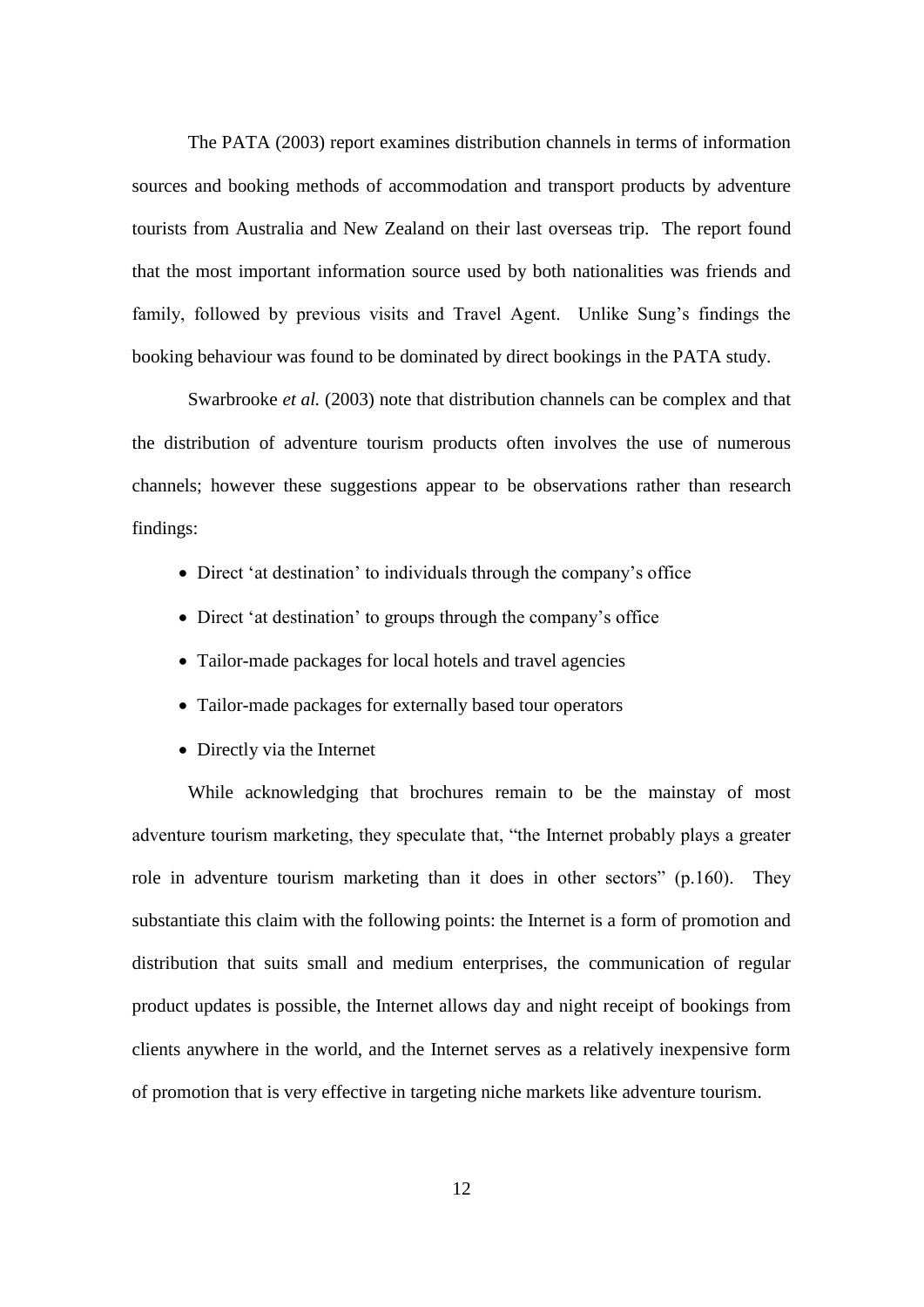This review of the literatures has demonstrated that while the adventure sector is important, very little is known about its marketing practices and channels of distribution. As such, this article seeks to contribute empirically grounded knowledge to a neglected area of tourism research.

#### ADVENTURE TOURISM IN NEW ZEALAND

According to Statistics New Zealand (2002) international visitors to the country are increasingly in search of adventure and iconic adventure products such as the ski plane, jet boating, and zorbing were invented, and bungy jumping popularised, by New Zealanders. This increasing association of New Zealand, culture and landscape, with representations of adventure is equally noted by academics (Hill 1995; Berno *et al.*, 1996; Cloke and Perkins, 2002; Bentley *et al.*, 2003; Swarbrooke *et al.*, 2003). Indeed, New Zealand is widely regarded as the pioneer of adventure tourism, which has its roots in domestic tourism and is strongly embedded in the country's culture.

On the sector's market share Bentley *et al.* (2003) note that in 1999 11% of international visitors to New Zealand participated in adventure tourism. While it is difficult, due to this sector's diverse nature, to verify or update this figure, data on participation in specific adventure tourism activities is available (Table 1).

[Insert Table 1 here]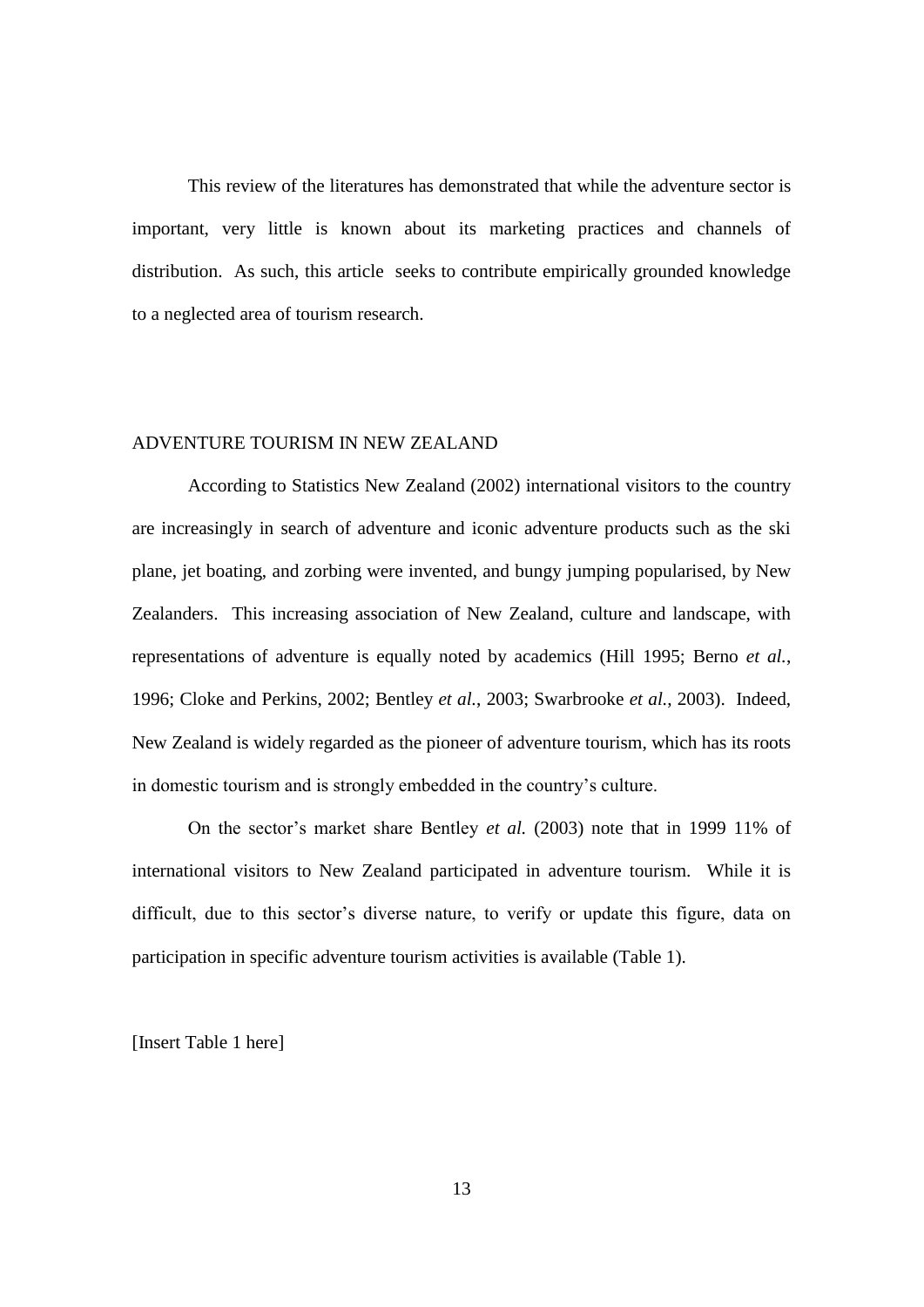All of the activities listed in Table 1, most of which are heavily reliant on commercial operators to provide the required equipment and skill to participants, have seen an increase in visitor numbers over the previous eight years. While the growth of international arrivals to New Zealand, which is about 57% from 1997 to 2004, has a significant bearing on this trend, the increase in popularity of adventure activities (Table 1) outstrips the growth in international arrivals by a considerable margin. Thus, it is a fair assumption that the adventure tourism sector in New Zealand is buoyant but also increasingly competitive, as innovation remains to be a trademark of this sector; Parabungy for example, which is a fusion of parasailing and bungy jumping, entered the market as recently as 2003. This increasing level of competition, in a context that is unique to adventure tourism, is well illustrated by one of the research respondents,

*"I think our most important market are definitely people that want the biggest, the highest, the scariest. It's like there's a bungy war that goes on, who's got the highest, and the Parabungy has got the highest…which will drive Hackett [largest bungy operator] insane".*

The nucleus of New Zealand's adventure tourism sector, and in the eyes of many the 'adventure capital of the world', is Queenstown on the country's South Island. Queenstown has a resident population of less than 20,000, received about 1 million visitors in 2003, of which about 40% were international, and generated nearly NZ\$400 million from tourism (TRCNZ, 2005).

To contextualise the study site it is worth noting a number of points with regard to adventure tourism in Queenstown. Firstly, adventure products are sold as add-ons, with very few exceptions, and not included in tour packages. Secondly, unlike in many other tourism sectors the distinction between independent and group tour travellers is blurred. This is a function of the choice of many adventure tourists to travel on, and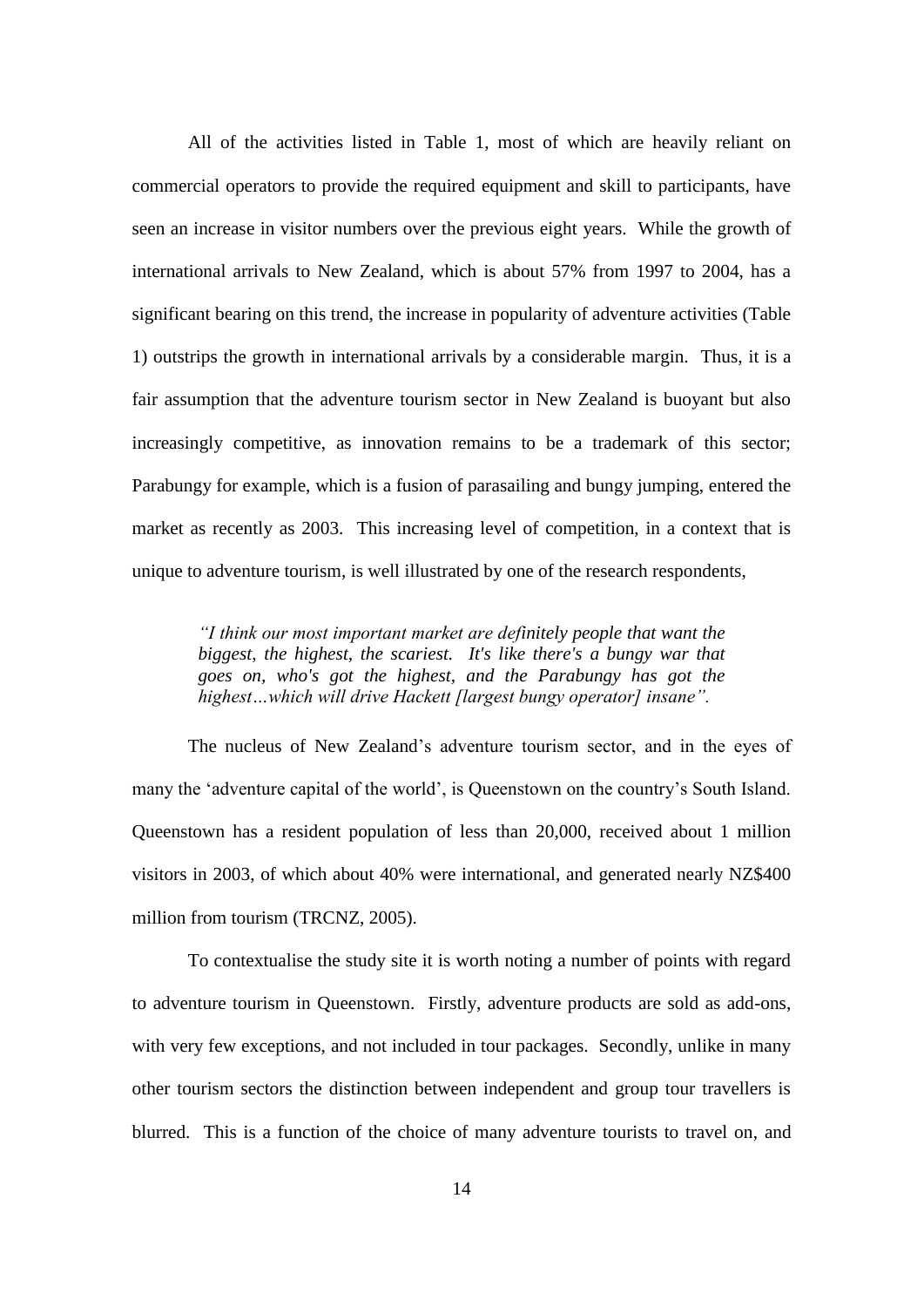ultimately book the respective adventure activity through 'backpacker bus' providers. Of these 'backpacker busses', some include transport and accommodation, while others are simply 'hop on-hop off' transport operators that do not include accommodation. Given that the adventure products are sold as add-ons and that both types of backpacker bus operators use sales commissions as an additional source of income, product providers will usually receive an indirect booking for a group of people without always recording the 'type' of bus operator. To compound this issue, product providers' classifications of backpacker bus clients differ, which, given that one respondent business considered this market to account for 35% of volume, renders traveller type segmentation precarious in this context.

#### **METHODOLOGY**

The methodology enlisted is of a qualitative, face-to-face nature due to an identified need for the researcher to be able to interact with the respondent and explore certain themes in greater depth. This qualitative approach is consistent with the project's other supply-side research (Pearce and Tan, 2004; Pearce *et al.*, 2004; Tan and Pearce, 2004; Pearce and Tan, 2006), as well as other distribution channels research adopting a supply-side perspective (Buhalis, 2000; Yamamoto and Gill, 2002). Accordingly, structured in-depth interviews were conducted with the marketing manager, general manager or owner-operator of adventure tourism businesses in Queenstown during November and December 2003. The sample was drawn by initially obtaining a frame of 40 companies primarily from the regional tourism organisation's website, which was divided into activity clusters. Owing to the fact that the research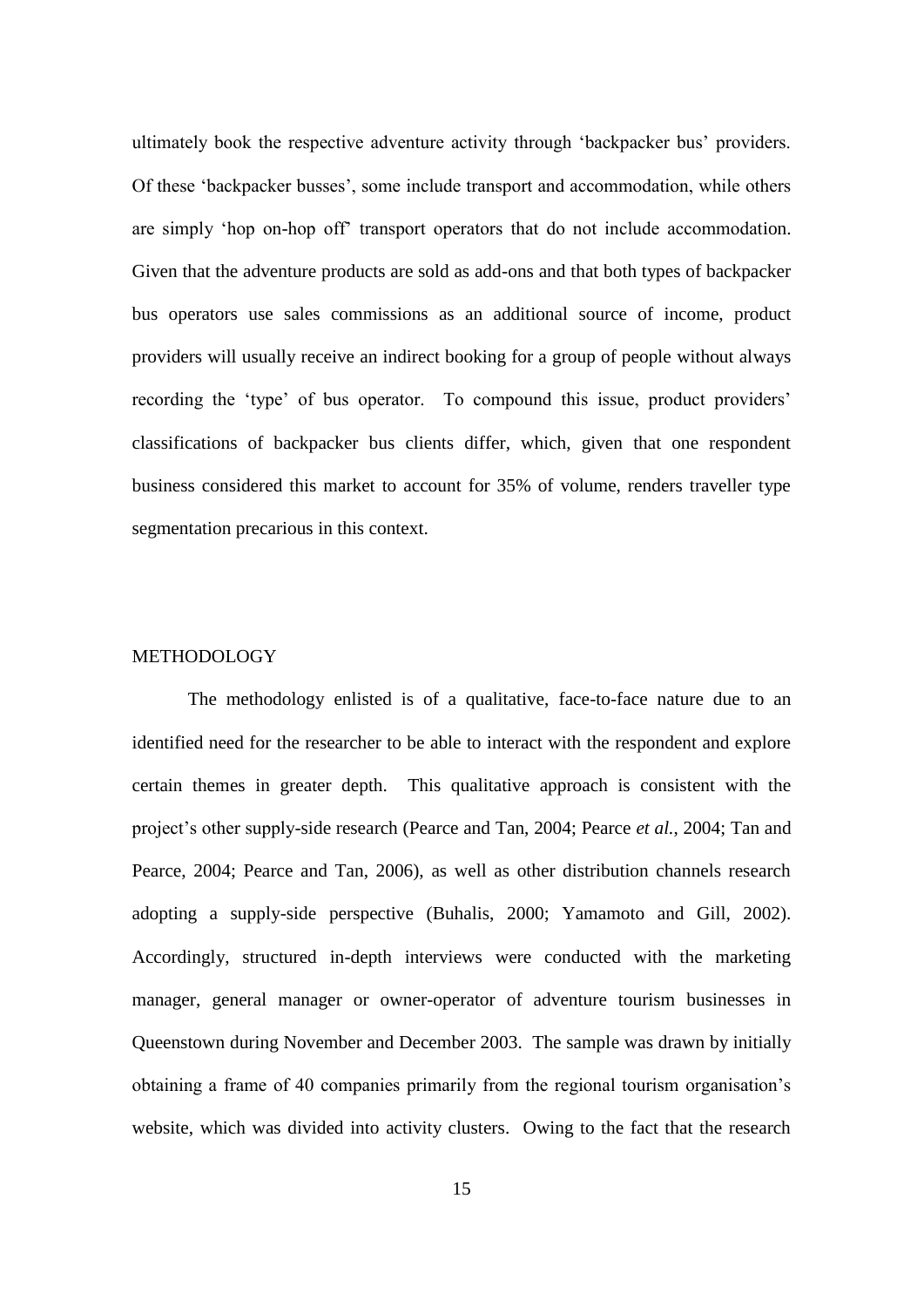aim is to examine a broad cross-section of adventure tourism businesses, an attempt was subsequently made to select no more than two businesses of differing size from each of these activity clusters. As a result, a sample of 30 businesses was contacted. Ultimately 16 were interviewed representing micro, small, medium as well as large operators in adventure tourism terms and spanning more than 10 activity types (Table 2). Each interview lasted between 45 minutes and 1.5 hours, was tape-recorded and subsequently transcribed to capture the full richness of the material.

Because it was felt that the size of a business may have a strong bearing on the distribution strategy adopted and indeed the distribution channels used, it is critical to differentiate between adventure tourism businesses of differing sizes. For the purpose of this article the number of employees will be enlisted as the determining factor of business size, as this classification can be operationalised with ease and is widely used in a New Zealand context (Cameron and Massey, 1999). Using the below definition by Morrison (1996) to guide the classification process, the following full-time equivalent employee classes were deemed appropriate to represent business size in the New Zealand adventure tourism industry: micro business 0-3 employees, small business 4-10 employees, medium sized business 11-25 employees, and large business 26 and more employees.

*"a small tourism business is financed by one individual or small group and is directly managed by its owner(s), in a personalized manner and not through the medium of a formalized management structure…it is perceived as small, in terms of physical facilities, production/service capacity, market share and number of employees" (p.400)*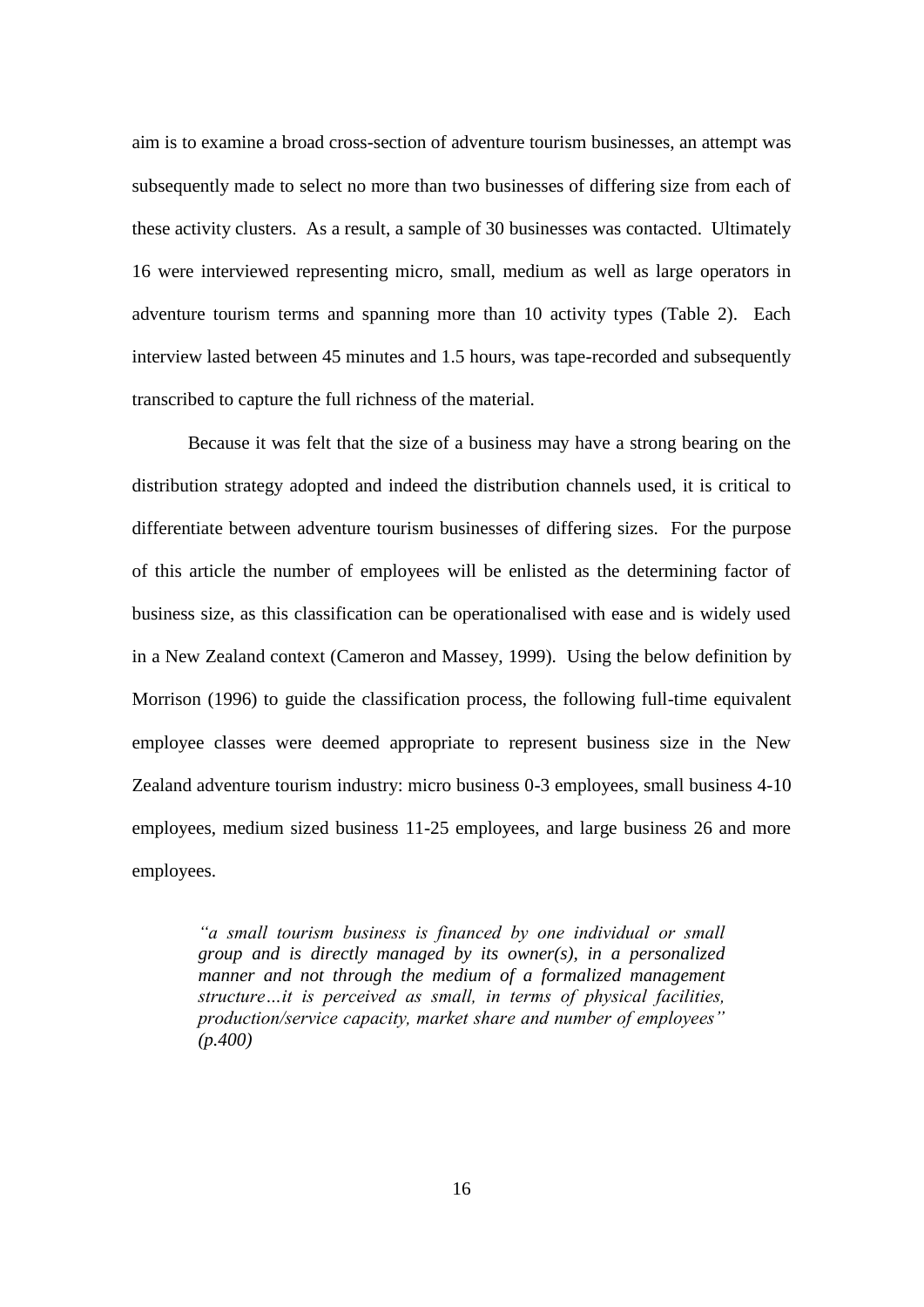Respondent businesses were highly cooperative and at times disclosed information of a commercially sensitive nature. In an attempt to honour this level of confidence and in respecting the wishes of some not to attribute information to their business, the findings will be presented by simply acknowledging the size of the business when providing quotes. However, due to only two respondent businesses qualifying as 'small', the 'micro' and 'small' categories will be combined to represent all the smaller businesses (0-10 employees) in this context. The respondent businesses are profiled in Table 2 according to business size, activity type, and decade of establishment.

[insert Table 2 here]

## **FINDINGS**

In keeping with the distribution channels concept, the findings will be presented in three distinctive sections. The first section will focus on the 'bridge between supply and demand' (Alcázar Martínez, 2002) by investigating the structure of the distribution system. The paper will then proceed to examine the characteristics influencing the most noteworthy channel choices as reported by the respondent adventure tourism businesses; initially the demand characteristics, followed by the supply-related factors.

The examination of the distribution system structure revealed considerable channel diversity. Businesses were found to utilise a variety of channels, including a range of direct as well as indirect ones. Additionally, indirect channels were observed to include a varying number of intermediaries; short chains were enlisted as well as those that incorporated up to three intermediaries. As such, businesses reported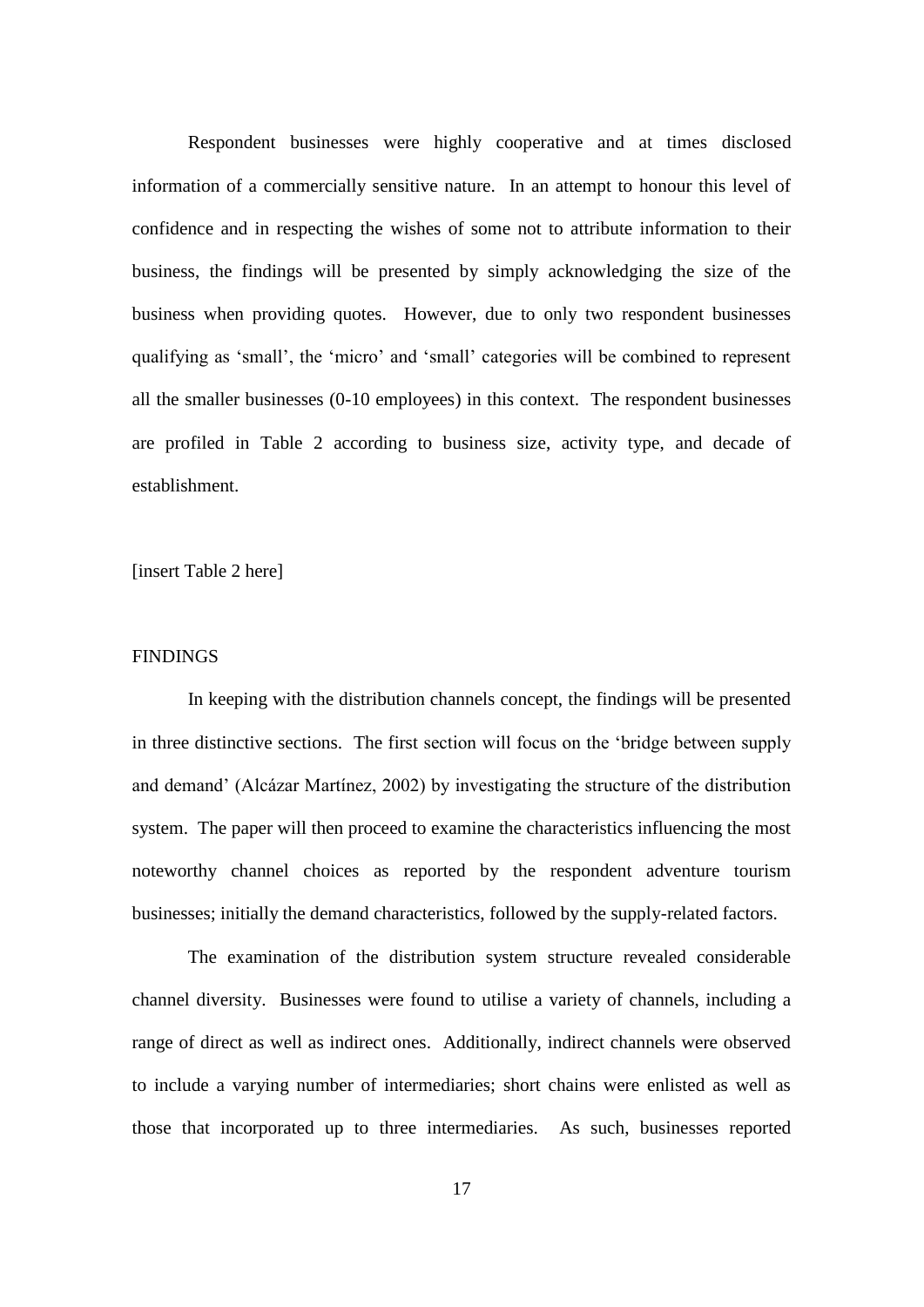working with inbound operators, wholesalers and travel agents as part of the same chain, while some also distributed their product via short chains in terms of working with only overseas wholesalers, travel agents or local booking agents. Drawing a comparison with the heritage and cultural attractions sector (Figure 1) then reveals similar structural patterns. As previously observed by Pearce and Tan (2004), the complexity of the distribution strategy and spatial reach of the channels were found by this research to also be strongly correlated to the size of the business. As such, virtually all the micro and small businesses focus on short chains for distributing their product, while the medium and particularly the large operators possess very targeted distribution strategies that make use of a great spectrum of channels involving varying geographical dimensions; 'in market', 'while travelling' and 'at destination'. A channel which deserves specific attention in this context, as it has the ability to reach consumers in all of the geographical dimensions and because it is heralded as "revolutionizing the marketing of adventure tourism" (Swarbrooke *et al.*, 2003, p.161), is the Internet. This research found that many respondents acknowledge the Internet's strengths as a costeffective tool of bridging the void to the consumer. While the ability of the website to generate bookings, which were found to account for 0.5% to 30% of sales, was recognised as important the great majority of respondents saw its primary role as a highly-effective mechanism for raising product awareness and providing product education.

*"I would say it's quite important to us. We don't get a huge number of bookings through it although you can book through it…it's more of a reference point for people. It gets a lot of hits. I think people use it to find out about [product], say when they're up the Coast [West Coast] and then they'll make a booking when they get to town" Large Business*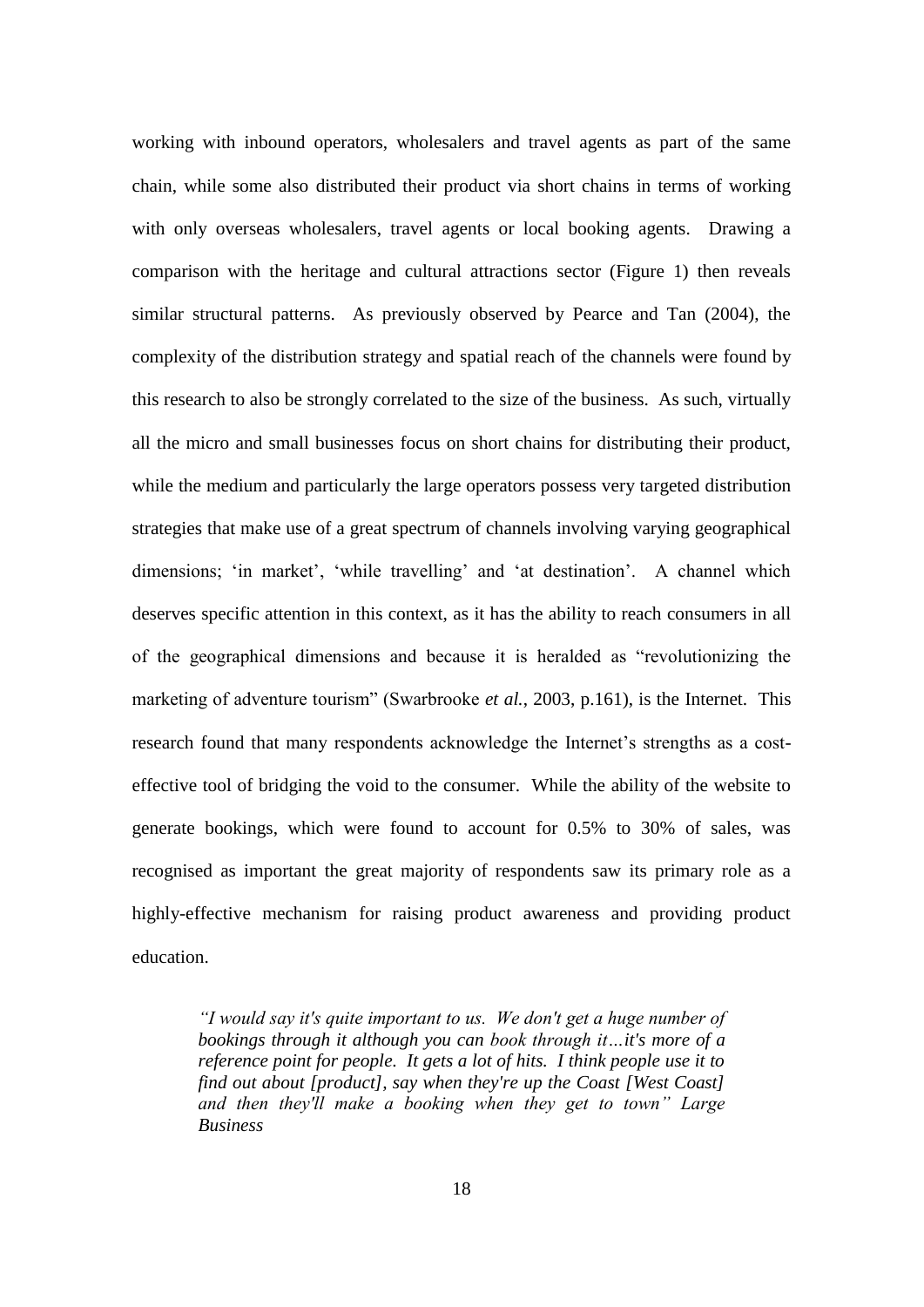This role and use of the Internet is consistent with New Zealand's broader attraction sector (Tan and Pearce, 2004).

However, despite the complex structure of the distribution system in adventure tourism the most effective and therefore most maintained channels were reported, by businesses of all sizes, to be the direct and indirect channels that are concentrated 'at destination'. This finding is a consequence of a variety of factors that are both defining and indeed inherent traits of adventure tourism. These same sectoral characteristics are also responsible for adventure products being sold as add-ons to tours packages and rarely pre-sold to independent travellers. Thus, the next section of the analysis will explore these factors in some depth because (i) they distinguish adventure tourism from other attraction sectors, and (ii) they impede the pre-sale of adventure products and are thus the underlying reasons for the strong focus on 'at destination' channels. The analysis will initially examine the interview transcripts in the context of the reported demand-side characteristics followed by those of the supply side. Noteworthy findings, more broadly related to the distribution of adventure tourism products, will also be discussed.

The analysis revealed three demand-side characteristics to act as inhibitors to the pre-sale of many adventure tourism products. These were identified as a widespread perception among consumers that many of Queenstown's adventure products are impulse purchases, a reluctance by adventure tourists to commit to a structured itinerary and the notion that both products and prices can be assessed most effectively at the destination. The first of these then was reported in the following context,

## *"The big problem is, it's an impulse product. It's not a product you*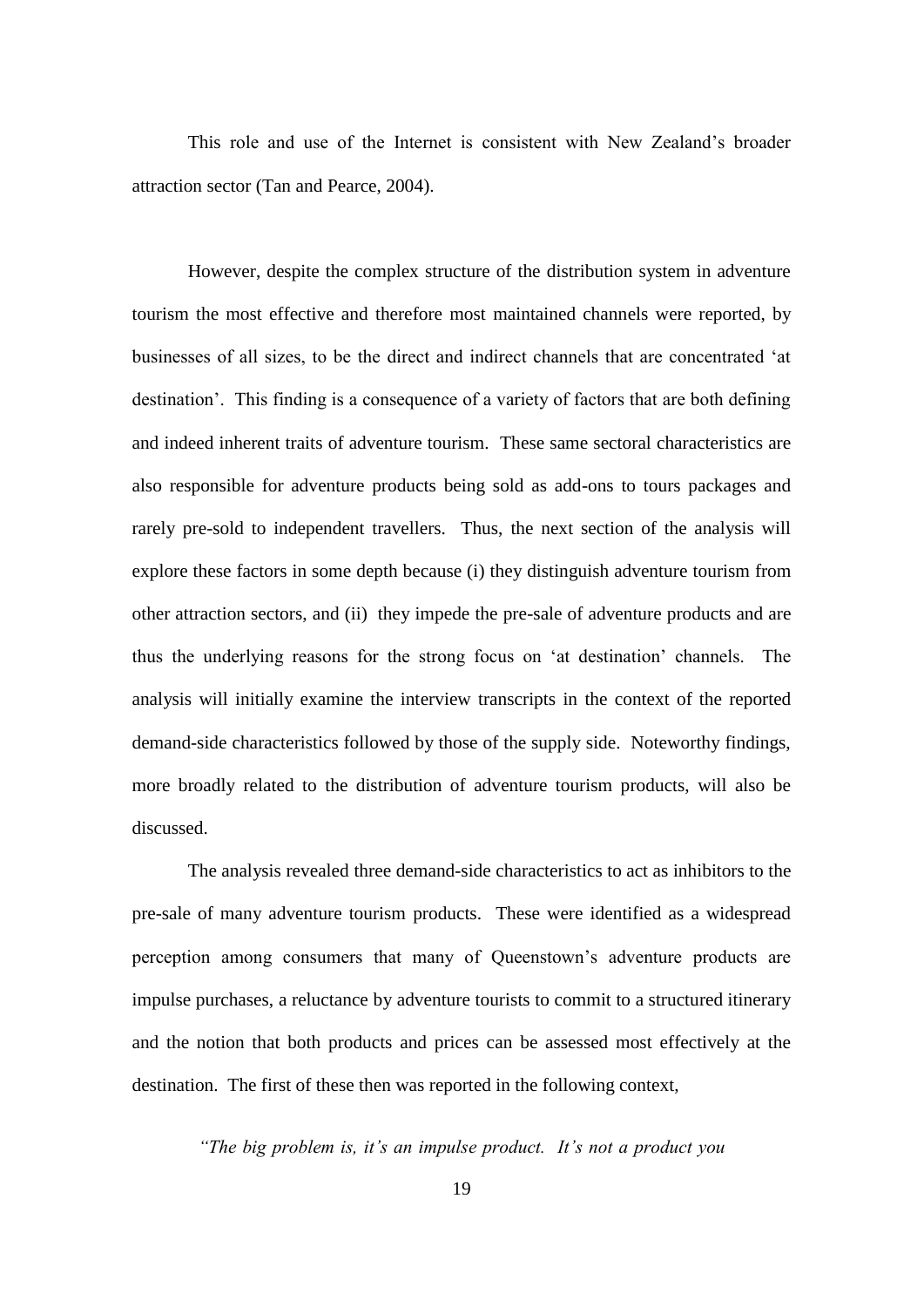*usually plan to do. Some people may, but generally you don't sit down and plan to do it. If you're right on site you go, I'll do it!" (Large Business)* 

A number of businesses consider their products to be impulse products, which as a result do not lend themselves to being pre-sold, but are rather spur of the moment purchasing decisions. Often watching someone 'consume' the product acts as a very powerful stimulus.

*"Bungy jumping is a spur of the moment thing. Parasailing is a spur of the moment thing…so they [adventure tourists] will book when they get here" (Medium-sized Business)*

Many respondents mirrored this view but refined the 'impulse' element in the context of their product. As such, the 'impulse' nature of the product can be strongly linked to weather conditions for example,

*"our activity tends to be a spur of the moment type thing. If it's a nice day we'll get a lot more bookings than if it's a grey day" (Micro/Small Business)*

A further, in part related, factor is the reluctance of adventure tourists to commit

themselves to specific dates,

*"It doesn't happen. Committing to an itinerary, travel plans…you know, you think oh well, on such and such a day…I want to go jet boating, para-ponting, take a ride on the ship, I think the customers just don't want to commit to that sort of detail." (Medium-sized Business)*

This point, echoed by a number of other respondents, emphasises the notion that adventure tourists seek elements of adventure not only in the activities purchased but also in the way they travel. A structured itinerary would limit the adventurous nature of the travel style because flexibility and a degree of uncertainty are often perceived as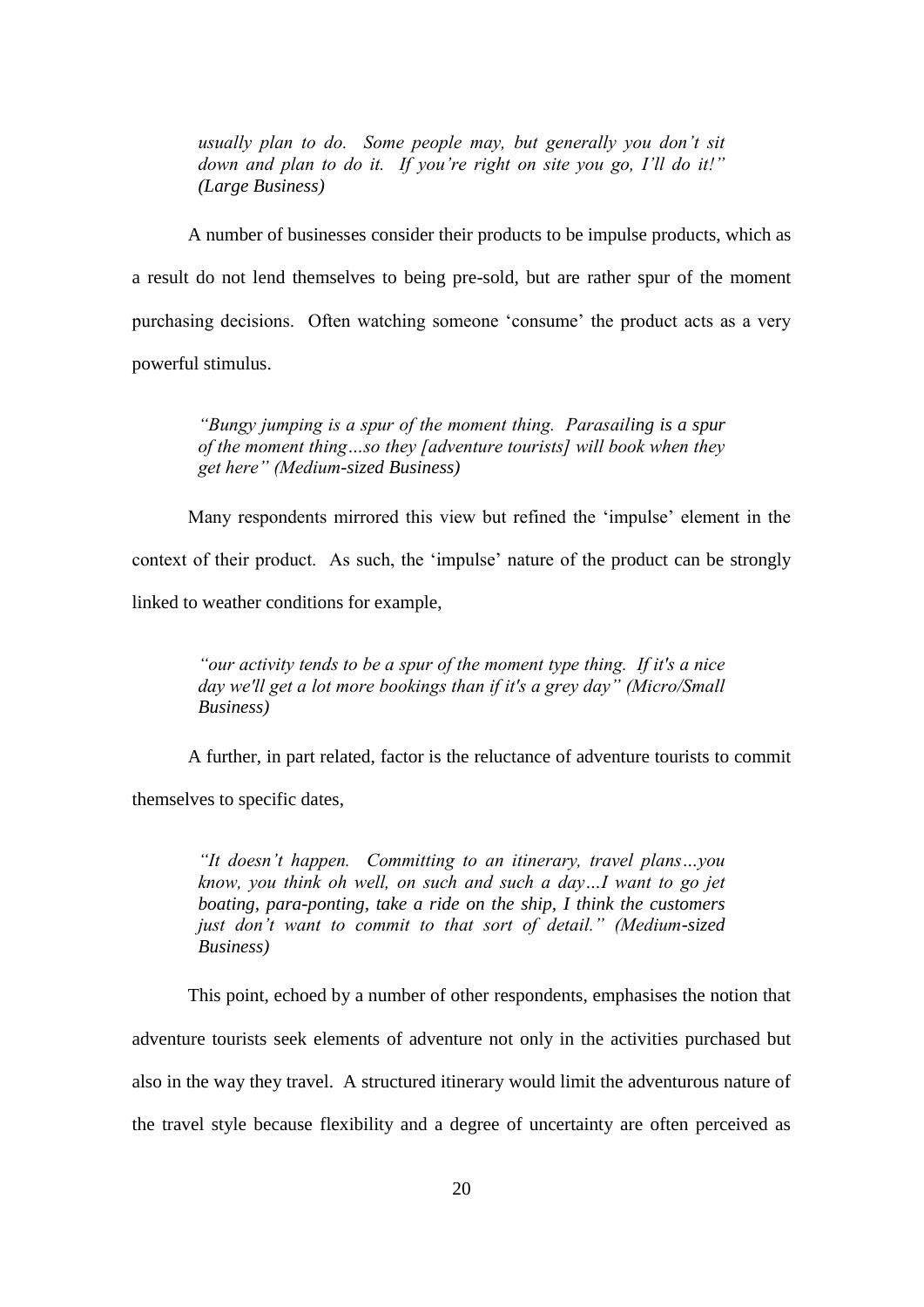important ingredients in adventurous travel. Another medium-sized business frames the reluctance by adventure tourists to pre-book by discussing the consumer response to the sector's dynamic nature,

*"people are aware that Queenstown is an adventure capital. It's a magnet for adrenalin junkies or whatever. They know there's a lot of competition down there. They prefer to wait until they arrive…Let's see what they've got when we get there because there's always new and innovative products available… in two months time when we get there, there could be something different because it's a continuallychanging, high competition sort of market…and they would prefer to shop around once they get here"* 

As noted earlier, the adventure tourism sector is highly dynamic and largely dominated by people with a passion for their product and strong entrepreneurial spirits. This is then embodied in the nature of the sector and in the fact that in relatively short time spans products may be dropped, new ones invented or old ones transformed. There is a strong sense of competition in seeking to provide the ultimate product, the one that is essentially the most 'extreme' and will hold the greatest appeal. The most popular products are often those that bestow the greatest prestige, in the eyes of other 'adrenalin junkies', on the 'adventurer' that has consumed the most 'extreme' product; such as the highest bungy jump. These dynamics epitomise the relevance of Bourdieu's 'capital' construct to adventure tourism.

Additionally, the expense and personalised nature of some of the high-end adventure products is also recognised as a factor motivating people to only book the product when 'at destination',

*"people who are going to spend (large sum) want to speak to the people that do it. So they want to see I'm not an idiot. You're going for a couple of hours, they want to see that it's with a nice person and not a cowboy. So they want to speak direct so wait until they get here" (Micro/Small Business)*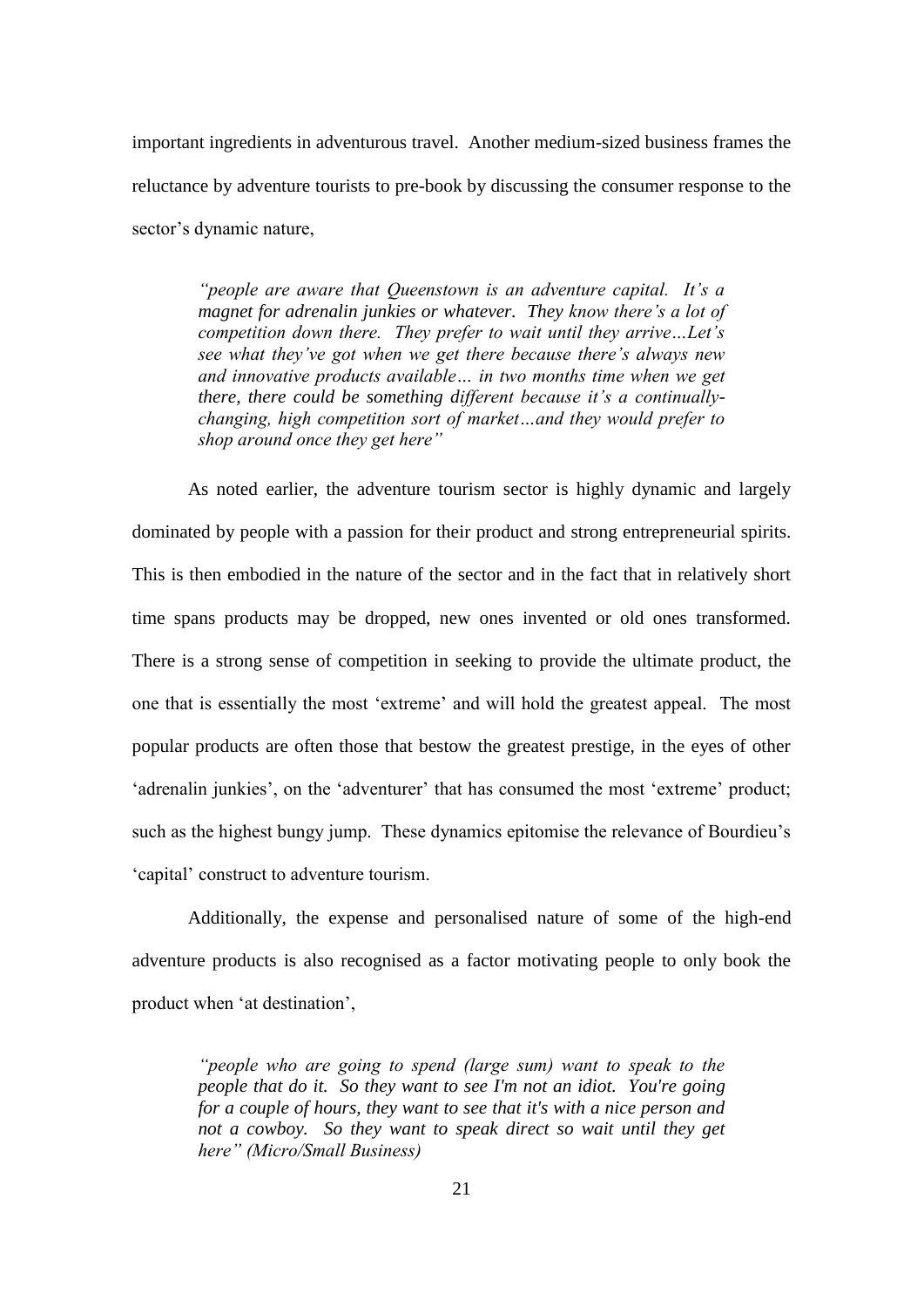Apart from the factors relating to the lack of pre-selling in adventure tourism, a number of other observations were made that contribute to an improved demand-side understanding of distribution channels. These are the noteworthy roles played by word of mouth and the concept of 'souvenirs' in adventure tourism. In their study of adventure tourists in Queenstown, Berno *et al.* (1996) commented that 77% of bungy jumpers, 65% of white-water rafters, and 53% of jet boaters purchased souvenirs, of which consistently more than 80% acquired souvenirs that depicted themselves participating in the activity. Thus, the propensity of adventure tourists to purchase souvenirs appears to be relatively high. This is presumably in part a consequence of the consumer regarding the activity as a 'once-in-a–lifetime' experience that thus deserves documentation, but ultimately it can also be interpreted as a tool employed to catalyse the generation of extrinsic rewards. The photos, and increasingly video recordings, of the consumption process are purchased by participants with a perceivably strong intention of presenting them to an audience. If interpreted in the context of the 'capital' construct, this then relates to the notion of deriving profit from a newly acquired capital, obtained by consuming an adventure product, which ultimately translates into prestige and distinction within the individual's social environment. Due to the inherent traits of adventure tourism activities as representing strong images of risk and uncertainty, the concept of 'capital' and the search for extrinsic rewards is arguably embedded in adventure tourism to a much greater extent than in other tourism sectors. This, in turn, also provides rationale for the popularity of t-shirts in certain groups of tourists that declare the wearer to have accomplished a particular bungy jump for instance.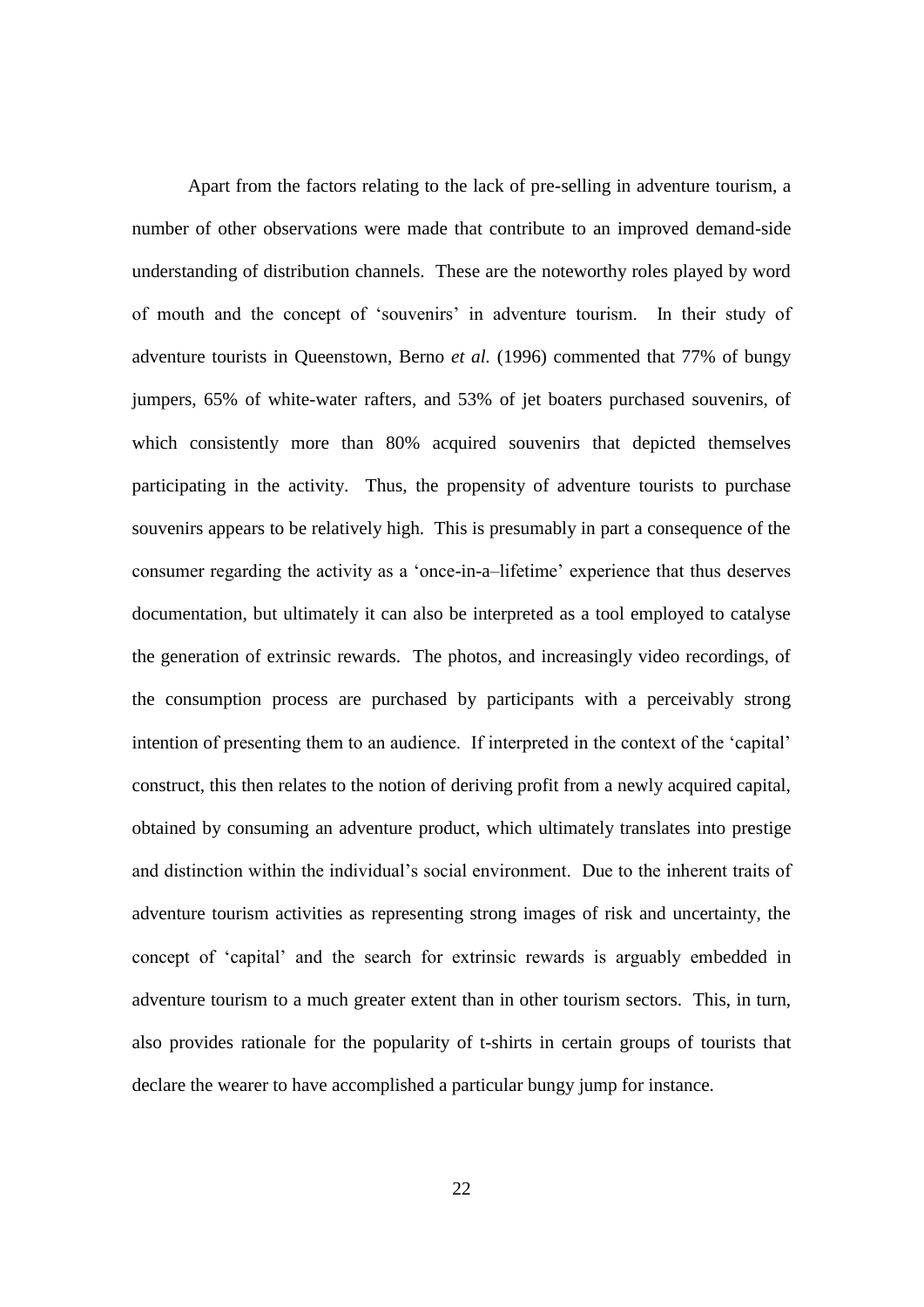While these souvenirs will then presumably play a significant role in both the purchasing decision and post-consumption enjoyment of the product, they also act as highly valued marketing tools and indeed channels of distribution for the providers of the products. Souvenirs of individuals consuming adventure products not only serve as very effective indirect marketing mechanisms but are also in most cases high yield addons,

*"one is the t-shirts and the best one I suppose is the CD photo sales. Because we take photos of people doing [activity], and we sell them a CD of their day's activities. They take that CD and show their friends…sooner or later some sales will come back because of the photos" (Micro/Small Business)*

Particularly for businesses offering air-based products, photo and video sales appear to be important for both revenue generation as well as indirect marketing,

*"so it's a once in a lifetime thing to do…also make sure you pay for all the videos and photos to prove you did it" (Large Business)*

However, some respondents have acknowledged the marketing muscle embodied by these 'souvenirs' and have thus decided to include them in the overall product price,

*"One of the things that's built into our package is a photo roll included and that is one of the primary tools how everybody's seen what [our activity] is like…which works" (Medium-sized Business)*

While in many other sectors of the tourism industry souvenirs enjoy a somewhat dubious repute, within adventure tourism they are in high demand and presumably regarded as 'sexy' rather than 'tacky'. The wide-ranging appeal of souvenirs in this context, as a mechanism for consumers to acquire both extrinsic as well as intrinsic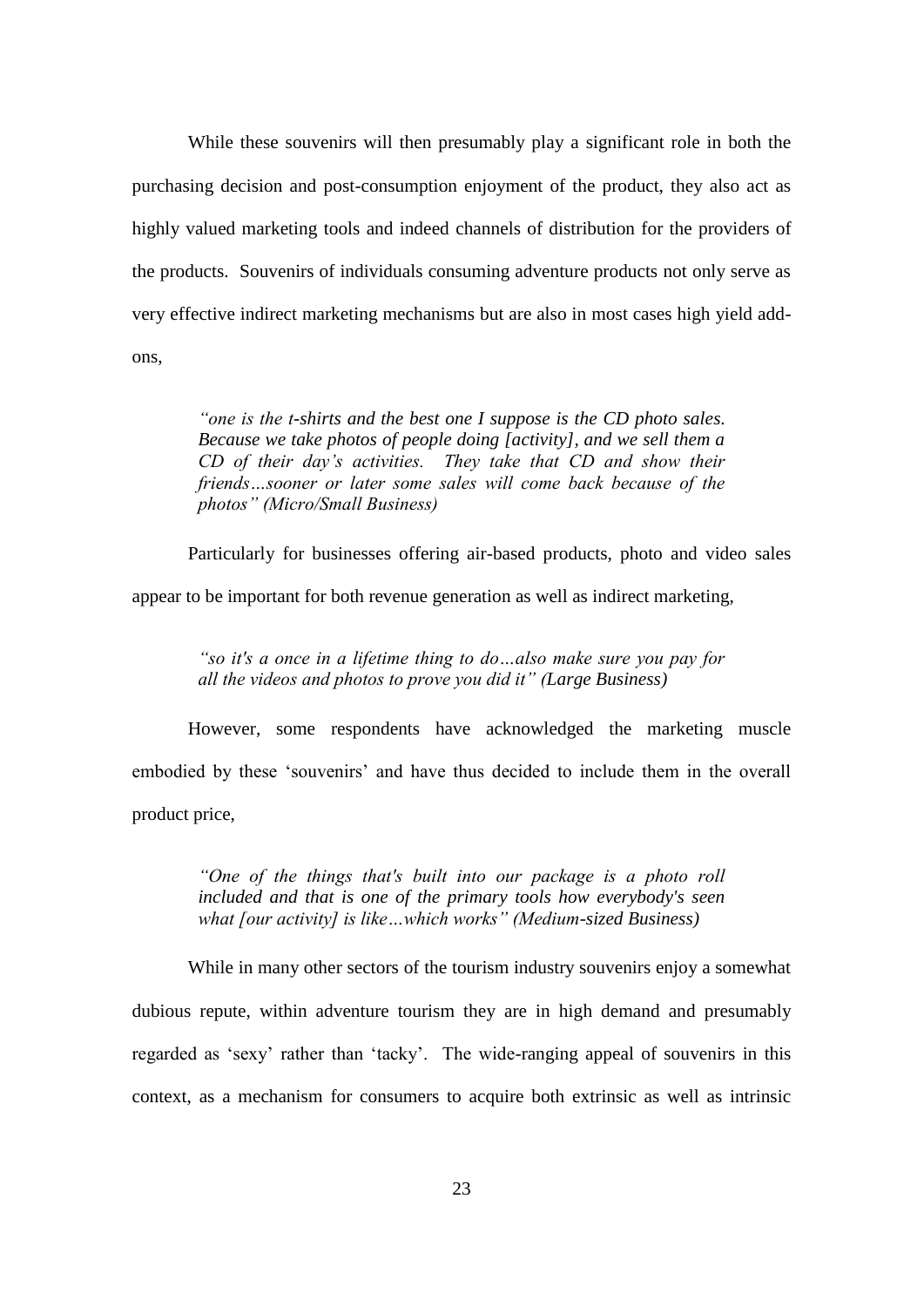rewards, provides considerable potential for businesses to increase revenue but more importantly to consciously use this channel for the indirect marketing of products.

This popularity of capital-laden souvenirs is strongly related to the important role played by word of mouth as a trusted source of information for adventure tourists, as previously observed by PATA (2003) and Sung (2004). This is not surprising when bearing in mind that the 'backpacker' segment, where "word-of-mouth referral is the most important source of information" (Keeley, 1995, p. B-9), presents a sizeable proportion of adventure tourism. As such, word of mouth has proven to be the most effective channel of distribution for a number of respondents,

*" it's hard to start the season but once you get the momentum going we find that it's the people that come with the trip that sell the next trip to the next people coming through. If our people asked you in the middle of summer, where did you hear about us? They'd say, well it's from people who have just done it. That's where a lot of our business comes from" (Micro/Small Business)* 

On the whole, the discussed factors then appear to be inherent to adventure tourism as the consumers of adventure products display certain traits that are not readily observed in other sectors. Indeed, the fact that they seek out adventure tourism products which are defined by thrills, excitement and uncertainty set them apart from mainstream tourists and reveal that the manner in which they travel and ultimately their purchasing behaviour is likely to be driven by very similar motives.

The examination of the supply-side perspective, with particular attention to factors impeding product pre-sale, also reveals a diverse number of interesting findings. For example factors relating to business performance and the need to prioritise certain channels over others were found to be influencing the wide-spread focus on 'at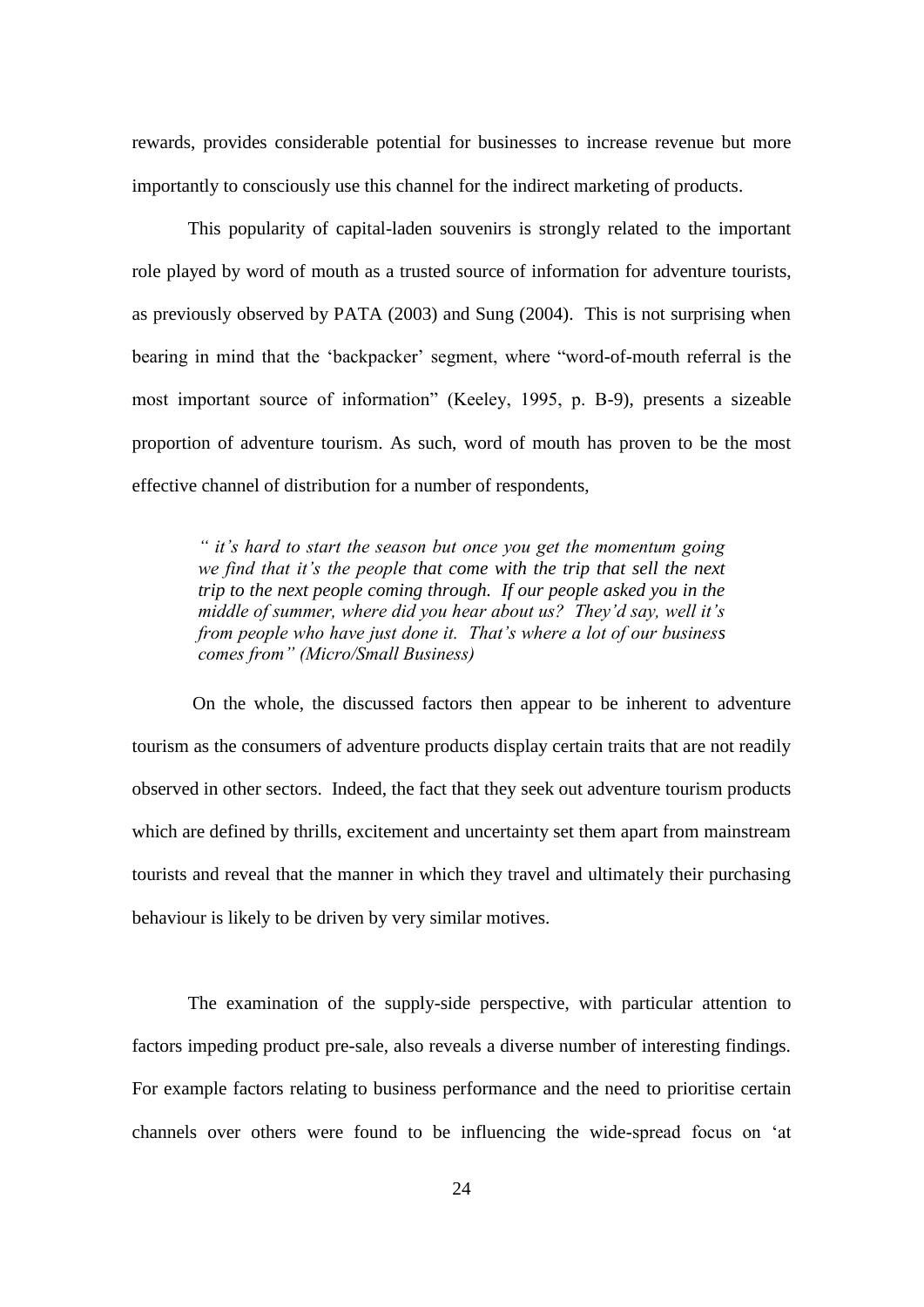destination' distribution. Specifically, the common practice by many businesses to align the scale of investment with the likely return that a specific channel will provide resulted in many operators commenting that extensive offshore marketing and preselling to entice tourists to visit Queenstown is not a priority. This is due, firstly, to the respondent's belief that Queenstown holds iconic destination status which renders marketing unnecessary; and secondly, to a reliance on the marketing efforts of the larger adventure tourism providers as well as the Regional Tourism Office to market Queenstown and maintain its adventure image. This has then resulted in many operators only actively targeting tourists once they arrive at the destination,

*"Well their [large adventure businesses] marketing machinery actually helps ours in the way that they sell this place" (Micro/Small Business)*

However, it was interesting to find that when devising their distribution strategy large operators also acknowledged a certain reliance on both New Zealand's destination appeal and again Queenstown's iconic status as a tourist destination,

*"We've sort of had a strategy where we've really made sure we look after our market around New Zealand, the South Island, Queenstown, because they come anyway and we'll get them when they're here" (Large Business)*

As noted earlier, 'at destination' distribution is recognised as very important by all respondents and this strong emphasis is ultimately reflected by businesses spending the majority of their marketing budget in and around the destination; indeed in the case of many respondents this was in excess of 80%.

Shedding some light on 'at destination' marketing the research found the most commonly-mentioned distribution expenses to be brochure-distribution related and advertising in activity guides for the greater region or the destination itself. Some less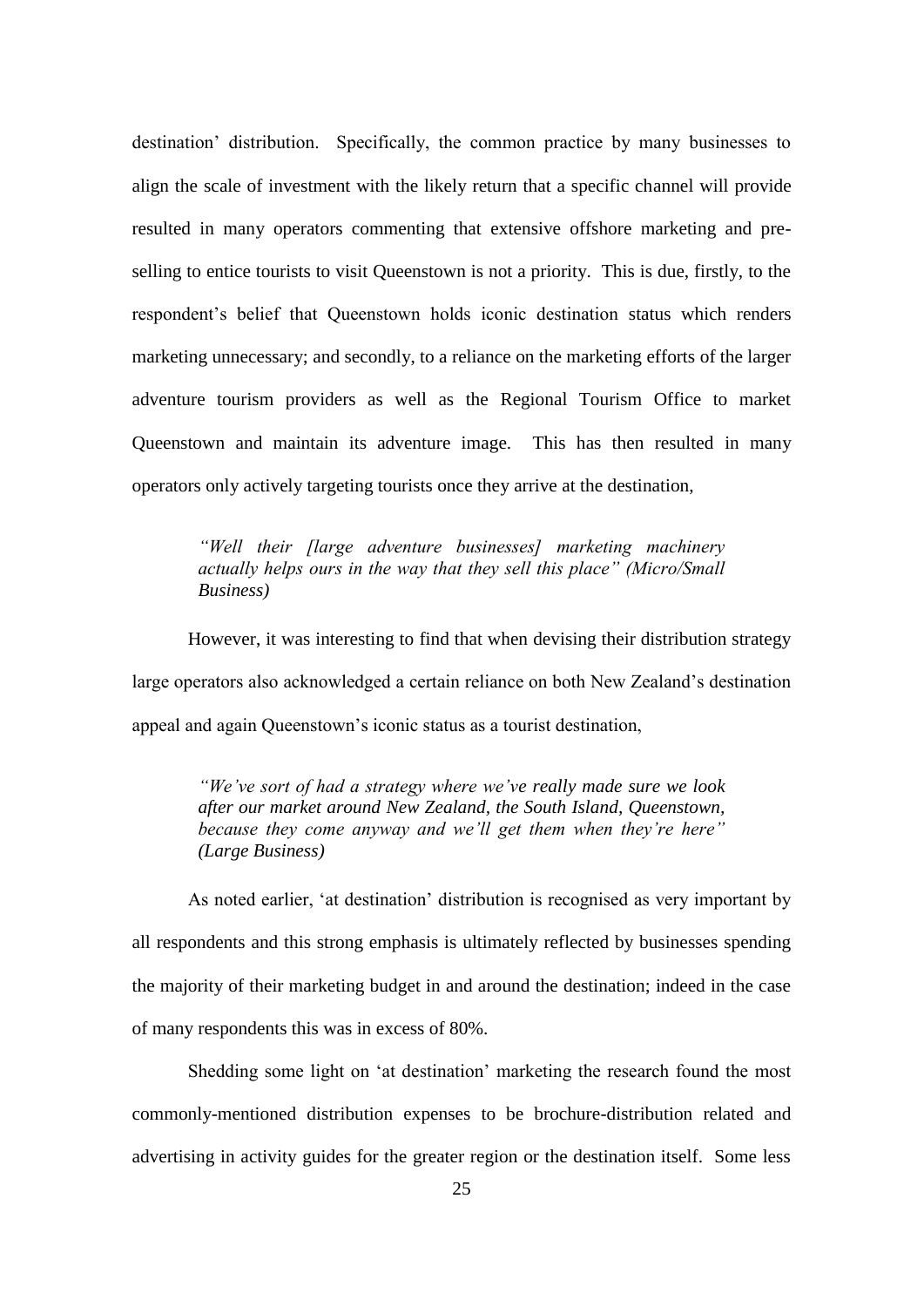conventional and essentially more 'adventurous' marketing efforts were also noted. For example some businesses 'sponsor' evenings in a bar frequented by backpackers by playing videos of the activity for much of the evening and ultimately giving away a free skydive, canyoning trip, or bungy jump. Similarly proactive strategies are pursued by a number of operators who provide promotional videos of their product to backpacker accommodation and 'backpacker busses' to show in the reception area and on the way into town in the case of busses.

The remaining supply-side factors driving 'at destination' distribution are related to the characteristics of the adventure products themselves. The first of these is strongly linked to the notion of risk and its mitigation in the context of adventure tourism. Unfortunately, the adventure tourism sector has had numerous large and small-scale tragedies, including several fatalities in Queenstown during the last decade. But as reflected by a large business, the industry appears to have learned from these tragedies and control product-inherent risks more effectively,

*"Well given what Queenstown's all about, it's amazing that we [adventure tourism industry] don't have more of them [injuries and fatalities] because everyone's throwing themselves off something. Thousands are doing it everyday. I think the worst we've had is we broke a guy's leg"* 

As such, one of the paramount obligations of commercial adventure tourism providers is the identification and mitigation of potential risks and thus the creation of a safe environment for their clients. The success of this objective is, as was observed on a number of occasions such as the Interlaken canyoning disaster, strongly linked to weather conditions. This daily concern for suitable weather conditions renders preselling, particularly in the eyes of air-based operators (tandem para-gliding, tandem skydiving, tandem hang-gliding, hot air ballooning), an unattractive option. Due to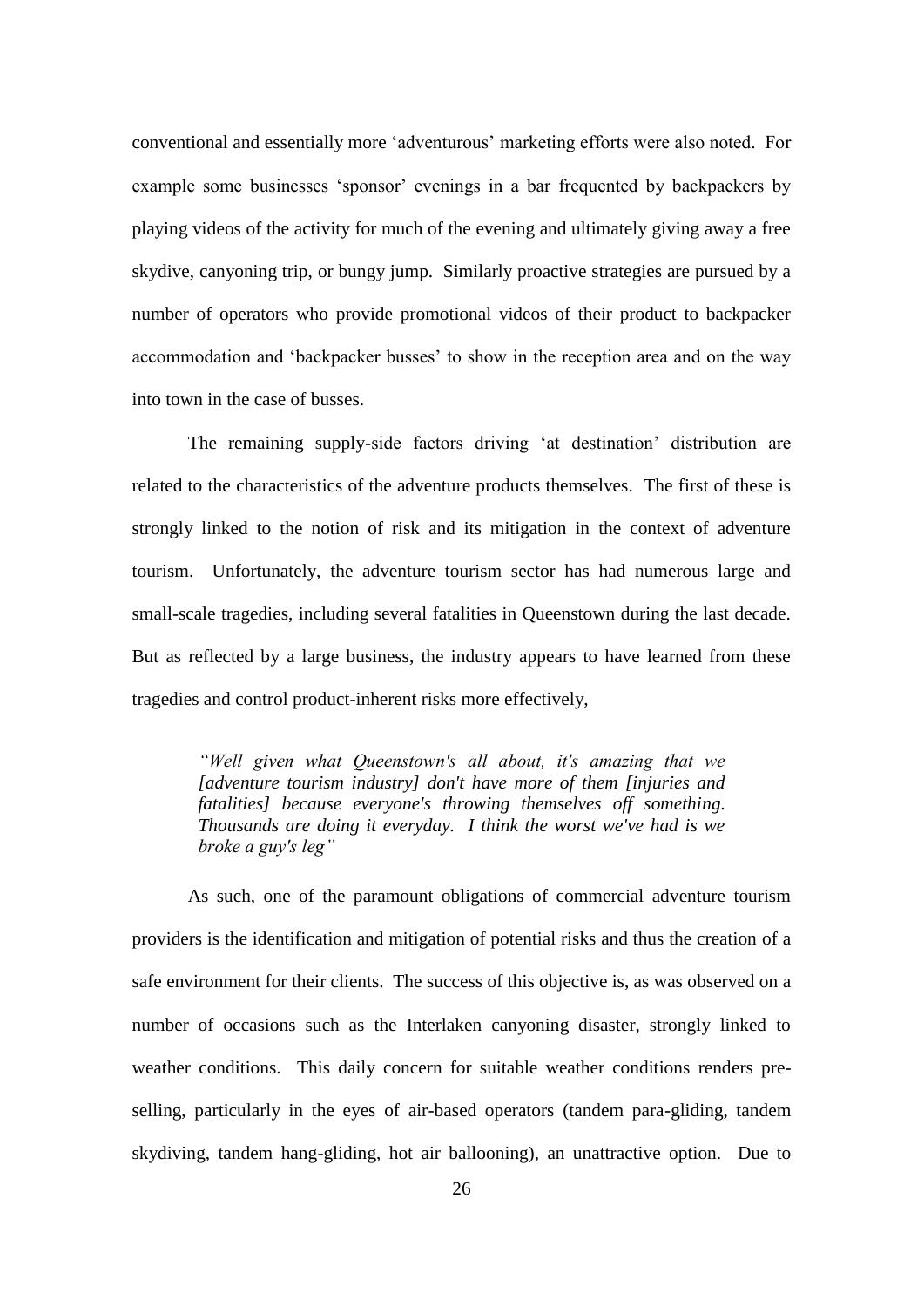safety procedures and regulations only certain weather conditions are suitable for the safe provision of the product; this results in many days when the activity is not offered. This then has significant implications for any bookings received and possibly already paid for. Many businesses find it too time-consuming and costly to reimburse intermediaries offshore, or even outside the destination. Hence, many operators felt that the 'at destination' stage of distribution requires significantly less administration to deal with cancellations and they consequently favour the short, localised channels.

"The main reason it's difficult for us to service out of town bookings is the weather factor…so if a booking is made, the client arrives but cannot [activity] then all of a sudden we get into this major refund problem. So then the clients need to go and talk to the original booking agent which might be someone in the US, therefore we're also under the law of that particular state…we say if you call us the first day you arrive we can suggest the best dates for you that you should come [activity]" (Medium-sized Business)

A closely timed itinerary compounds these difficulties, which has resulted in some businesses not targeting offshore group tours nor the growing group conference and incentive market.

*"if people are on a tight schedule…and they've got their jet boat at 9.00, their bungy at midday and their skydive at 3.00; we have a 33% cancellation rate because of weather so a lot of people, like corporate for example, find it hard to use us for incentive group packages because they need to know at 2.00 that they will all go…our product is a problem if they can't rebook…whereas say the backpackers in town, yeah they can't go at 9.00 because it's cloudy but the cloud's going to lift by 11.00, they'll just go and have a coffee, so it's not a problem for them" (Large Business)*

The clients' skill levels and state of health have also been identified as encumbering the desire of some respondent businesses to pre-sell their products. A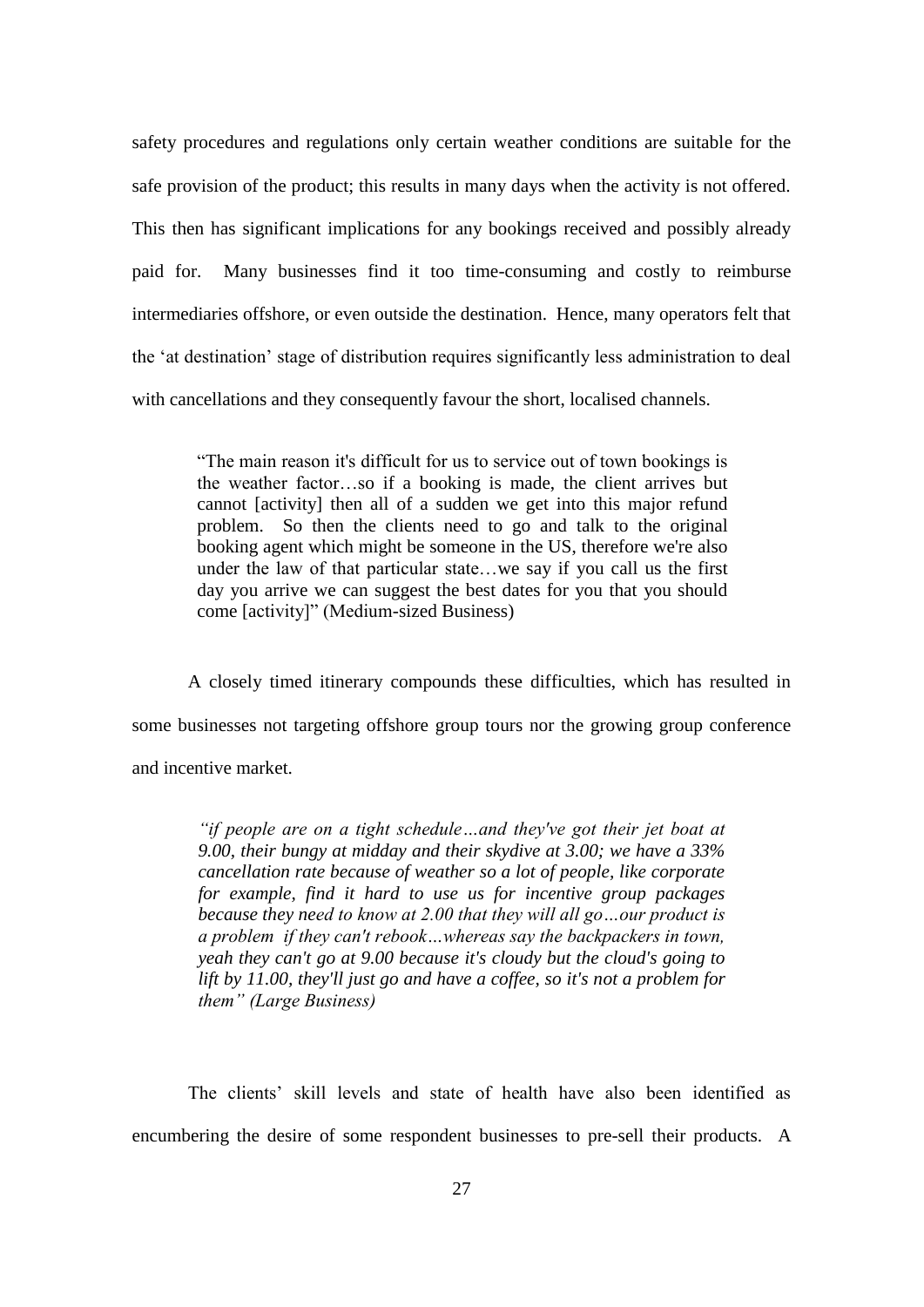number of 'active' adventure products require clients to possess certain skill levels (guided mountain biking tours) or levels of health or body size (canyoning). If clients are booked for an activity without satisfying certain criteria, this can result in great inconvenience as well as financial loss for the affected operators, which predominantly sell high-quality, personalised products with small-group participation. Thus, these products require sales staff in destination booking offices as well as wholesalers and inbound operators elsewhere to have a good level of product knowledge. A notion of distance decay was expressed in that the further the sales staff is from the actual product the greater the range of products they sell, which often results in a lack of specific and detailed product knowledge. The businesses concerned by this necessity for particular skills or characteristics are actively pursuing product education as a means of mitigating this predicament, but find this task challenging enough 'at destination' thus not pursuing channels further away.

*"with the intermediaries it is the training of them and getting them to know your product. Ordinarily, I'll use the example of Queenstown itself, that we have let's say the booking office as an intermediary, and hotels. Their staff change every year…I pay the company commission when they sell a product but they don't allow time to do the training in selling my product. " (Micro/Small Business)*

In dealing with these challenges different strategies are enlisted by businesses.

*"we really need to educate those staff…I have sat down with them and said, we cannot have novices on our[activity]. Three days later, three people turn up and they can only just ride the bike. It's pointless them coming on our trip because it's steep and technical… so you need to get the people that are booking your trip, on the trip, so they know exactly what it's about. So it's education and visual – videos" (Micro/Small Business)*

In this context, a number of the smaller businesses enlist the help of the Internet to improve product education with both consumers and intermediaries in mind,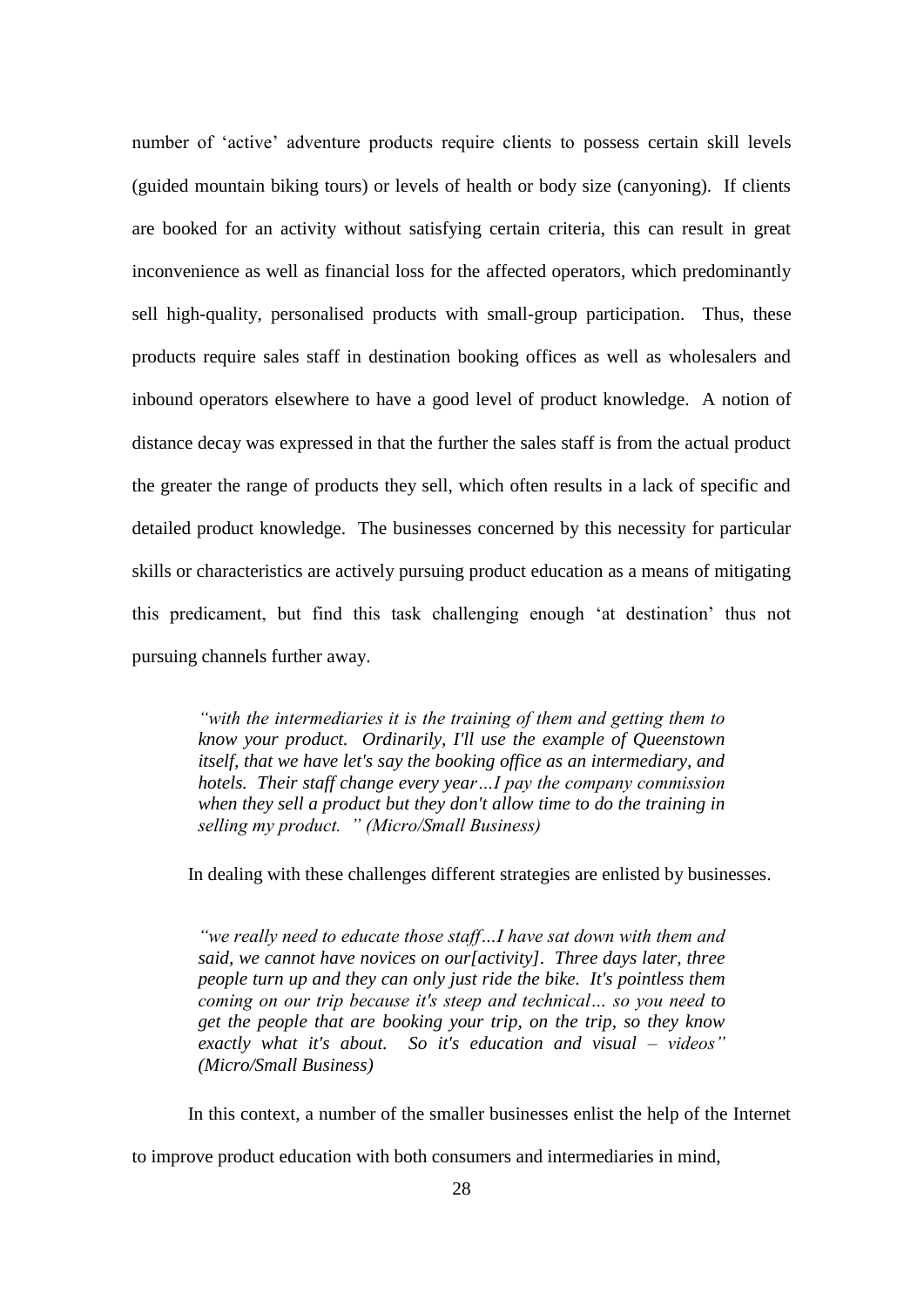*"even people who are selling my product will look at it [website] and get information and learn more about it rather than just looking at a brochure" (Micro/Small Business)*

However, some are coupling the objective of improving product knowledge with the intention of bypassing sales agents, which will ultimately allow them to describe the nature of the product and assess clients' skill levels themselves,

*"that's why the Internet could really take over because I'll cut them [unknowledgeable sales staff] out as quickly as possible. And that's why I always have the free phone number on my brochures and posters so they can ring me directly" (Micro/Small Business)*

As previously with the analysis of the demand side, a number of other interesting observations were also made.. These observations relate to the issue of capacity constraints as experienced by some of the smaller businesses, the dynamics of competition in this sector, and the importance of referral networks in adventure tourism.

The first of these factors, one also noted as presenting a strong influence on channel structure in the context of attractions more broadly (Pearce and Tan, 2004), is the fact that a number of the micro and small businesses provide highly personalised, low capacity products. Often they do not have the ability to accommodate group bookings, which in turn explains the heavy reliance of a sizeable part of the industry on independent travellers; this is mirrored in the distribution channels utilised by these businesses, which make no effort of targeting groups.

*"Don't really do groups…I operate a maximum of six people because it's a personalised service, it's not bulk tourism and it never will be. That's not the nature of it" (Micro/Small Business)*

Others express this in terms of not pursuing new channels nor targeting specific markets,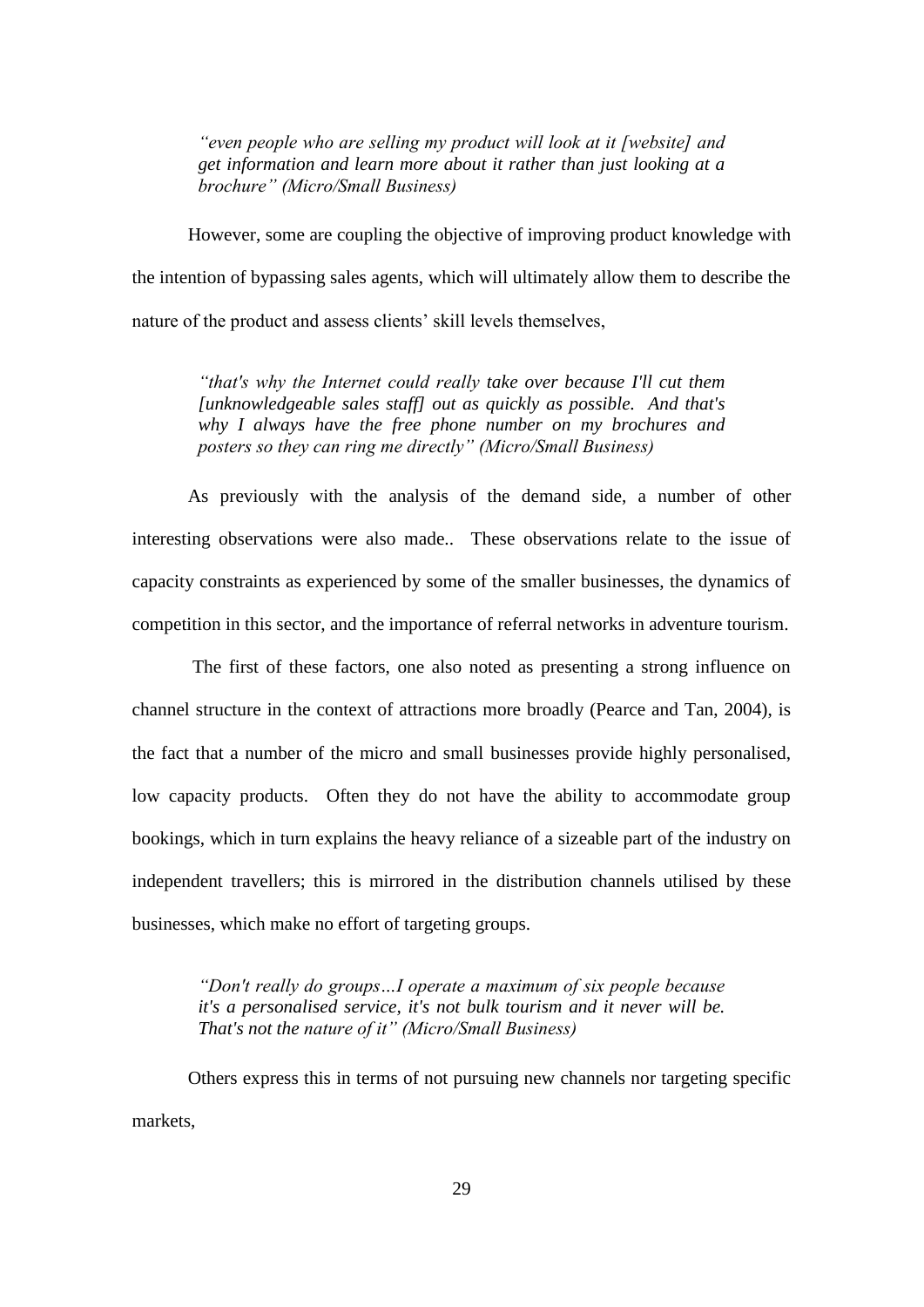*"We've got enough demand for what we can supply so it's just working quite well at the moment. We seem to be able to just sort of cope with it" (Micro/Small Business)* 

While this sector of the tourism industry is widely recognised as highly dynamic and thus competitive, this notion of competition appears to impact on the respondent businesses in both positive and negative ways. The positive dimension is well illustrated by one of the micro/small businesses, in that competition can be beneficial in establishing an activity's identity and association with a location,

*"it's interesting, the other company started up about two years ago and we've quietly been increasing our volume of work since that time…It is perceived as a larger industry if there's more than one operator. So people go, oh all right – this must be what you do here and then they go down to choose who to go with"*

Another business echoes this positive spin on competition,

*"There's four or five bungy jumps. And there's four or five jet boats. So the word jet boat goes out and so does the word bungy. But we've only got two voices in terms of [our activity] so yeah, there's room for competition" (Micro/Small Business)* 

Yet, some also acknowledge the challenges of operating in a highly competitive sector that presents both direct and indirect competition. Mechanisms widely used to remain competitive in Queenstown's adventure tourism industry were found to include: greater efforts by those operators less reliant on specific weather conditions to pre-sell products i.e. by means of increasing their relationships with inbound operators; the packaging of several adventure products into a 'combo', and the establishment and maintenance of strong strategic relationships. The most recognised of Queenstown's 'combos' is the 'Awesome Foursome', which appears to have achieved somewhat legendary status and consists of a jet boat ride, a bungy jump, a helicopter flight and a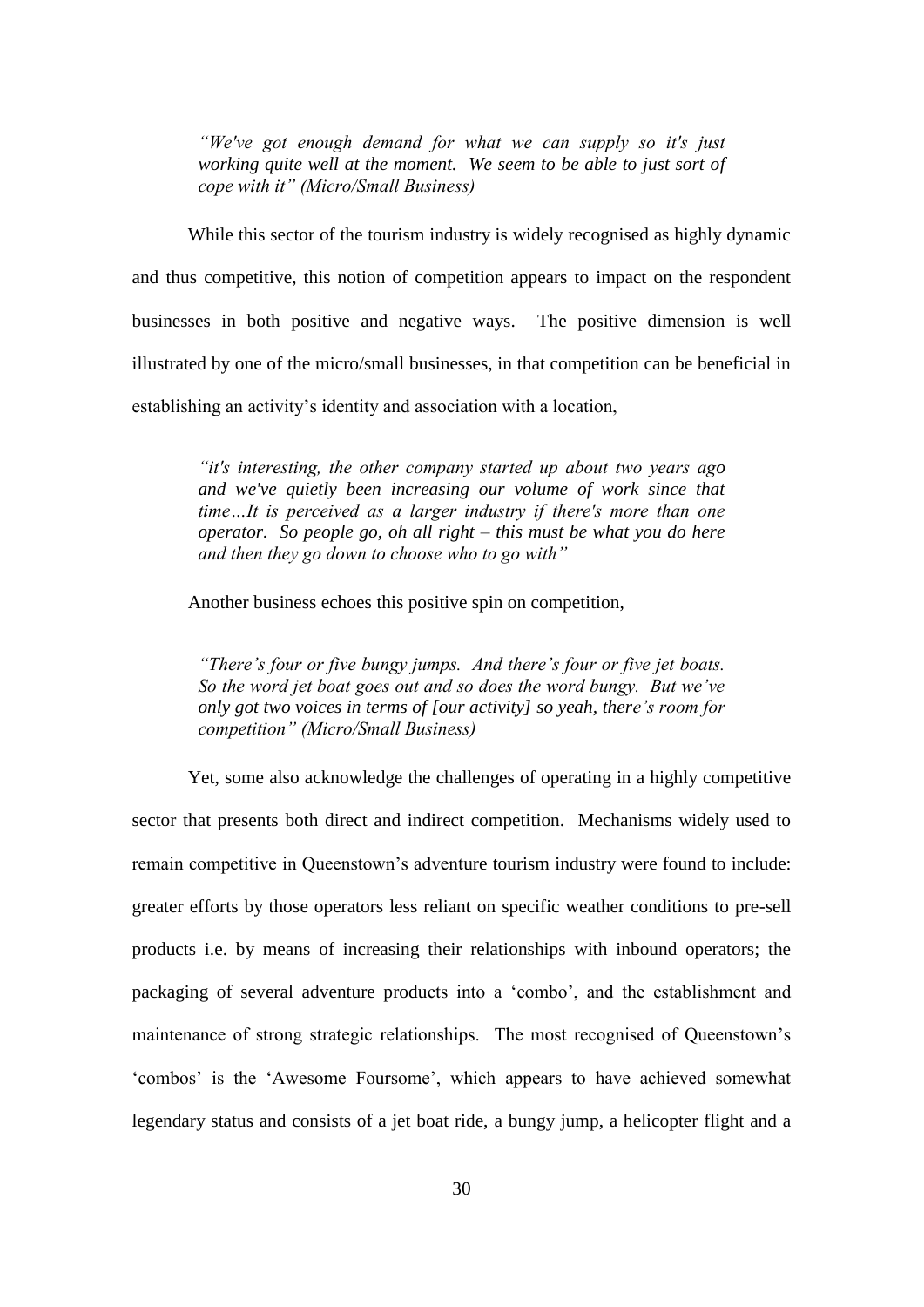white-water rafting trip in one day. The target market for combos, of which there are now in excess of 15, is clearly identified by one of the large businesses,

*"predominately international. Those products are mainly targeted towards the backpacker market…they want to do as many activities as they can for the least amount of money and they're here for the biggest experience so they do the big Awesome Foursome one-day adventure"* 

The provision of these combos is based on strong alliances and used strategically by mostly larger businesses to retain competitive advantage,

*"the thing we have to deal with is we have to change people's thinking and their decision-making to show them actually that it is a product which you can pre-book and the way we do that is by comboing it with other activities so the person feels they're getting a good deal by prepurchasing it before they get to us" (Large Business)*

Additionally, strategic alliances, which appear to be well established throughout the adventure tourism industry in Queenstown, play an important role in referring clients to providers of other activities. The referral system is based on strategic alliances but also the principle of a reciprocal relationship. Some of these alliances are verbal agreements while others are highly formalised. Irrespective of the type of agreement, though, the research found personal relationships to be highly valued and actively maintained across the board. This applies not only to the inter-business, horizontal relationships but also the vertical relationships connecting suppliers with intermediaries such as booking centres, accommodation providers and tour leaders.

*"that's a big part of our business is personal, yeah. Like your relationships have to be very strong" (Large Business)*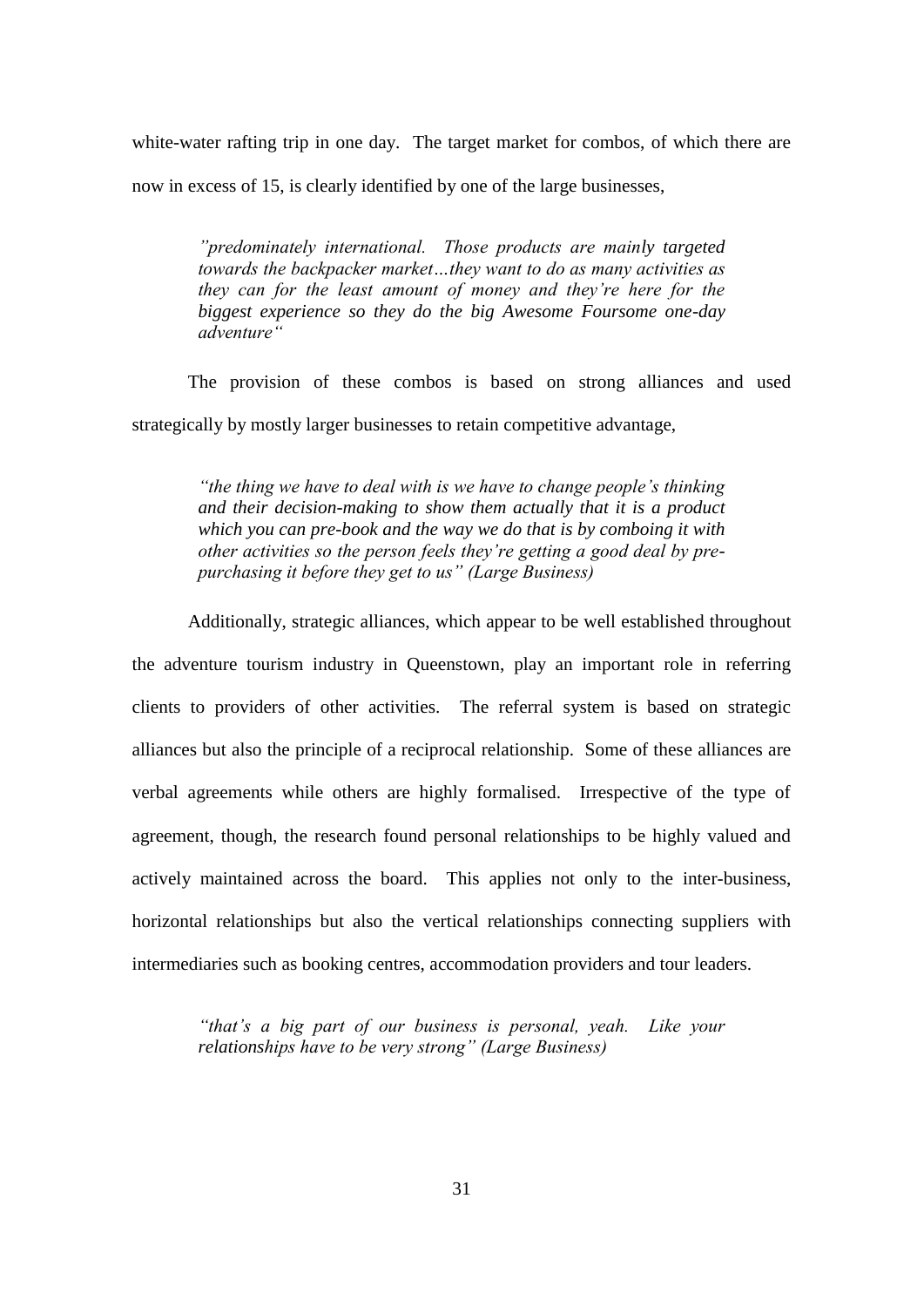### **CONCLUSIONS**

This paper has explored the much-heralded (Swarbrooke *et al.*, 2003), yet underresearched and in academic terms underrepresented (Beedie, 2003a), phenomenon of adventure tourism and more specifically the commercial adventure tourism sector in Queenstown. The findings reveal the sector's distribution channel structure to be similar to heritage and cultural attractions. While a complex distribution system was discovered to be accessible by adventure tourism businesses, the sector considers its distribution priority to be solidly 'at destination'. The only channel with significant potential to provide distribution 'in market' and 'while travelling' that was widely used and supported by businesses across the board was the Internet. Interestingly, though, the Internet's key strengths remain to be its capacity as a product education tool in the eyes of most respondents; its capability as a booking channel is seen as beneficial but of secondary importance.

Consistent then with the observed focus on 'at destination' distribution, the research found that pre-selling of adventure tourism products was not common practice. This was identified to be a consequence of both specific demand and supply characteristics that were felt to be inherent to this unique sector. The lack of interest exhibited by tourists to pre-book adventure tourism products was considered to be a ramification of the nature of many products as 'impulse' purchases that are stimulated by witnessing other people consume the product. Additionally, the respondent businesses thought that adventure tourists are reluctant to commit to early bookings because they may feel that this would limit the flexibility of their travel itinerary and inhibit them from searching out the best-value and most-recent product. While this may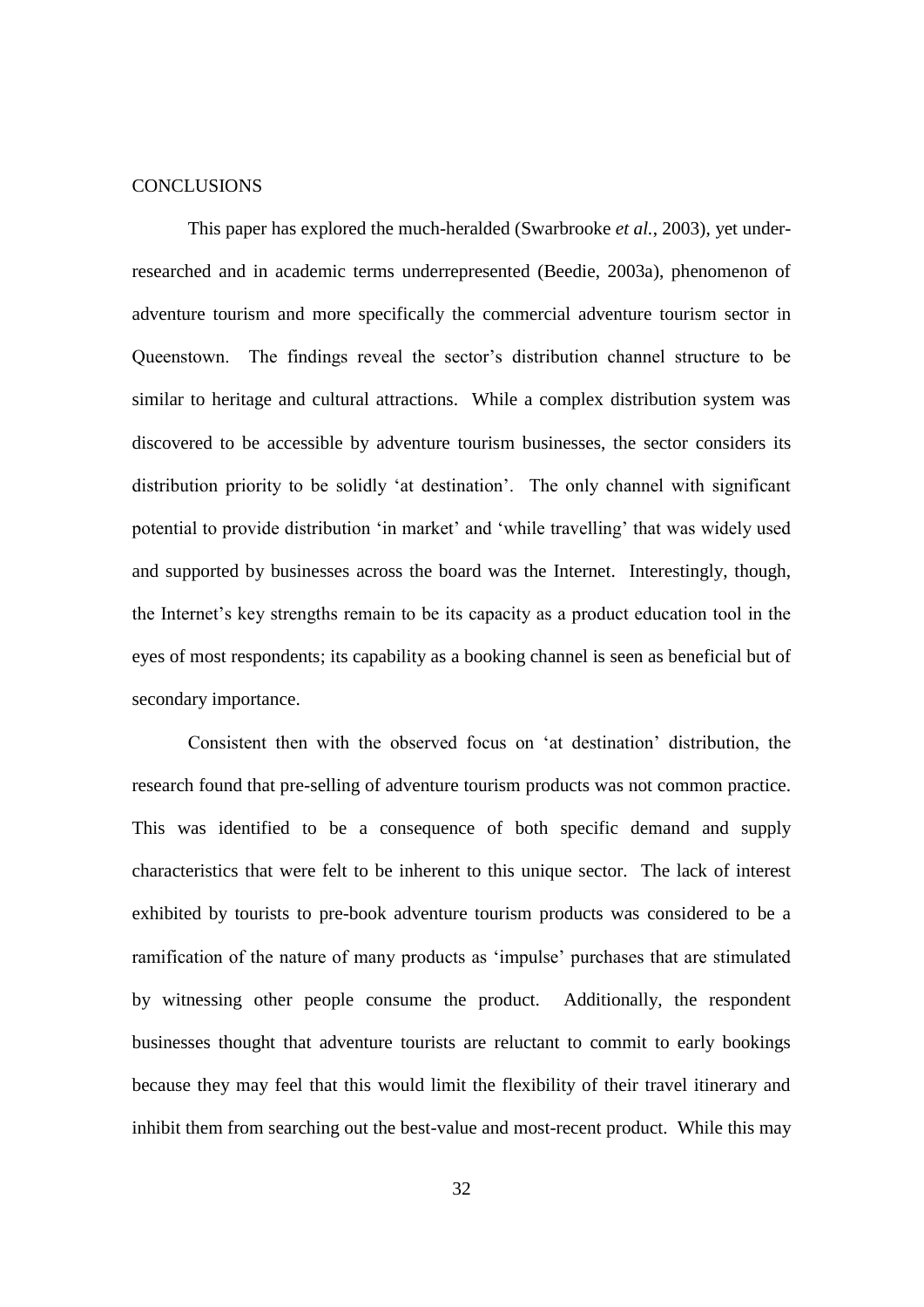appear as a disadvantage for the suppliers of adventure tourism, the research found that many businesses do not consider pre-selling a priority and in fact even discouraging it by means of strategic distribution channels use. The rationale for this is in part financial while in other cases being a function of adventure product inherent characteristics. For example in the context of pre-selling as a mechanism for ensuring destination visitation many businesses felt that this was unnecessary as they believed that, due to its iconic status, tourists would visit Queenstown regardless; the businesses would then target these visitors once they arrive.

Yet, this interesting concoction of a distinctive group of entrepreneurs serving a distinctive segment of the tourism market has also produced other noteworthy phenomena. As such, a marketing tool that has become somewhat of a trademark for this sector, the 'adventure combo', was found to be used strategically by clusters of predominantly large operators as a means of increasing volume and maintaining competitive advantage. Inherent to this marketing approach are strategic alliances, which appear to be wide-spread in adventure tourism, both as formalised relationships and as informal referral networks. It was also interesting to note the significance of souvenirs in the context of adventure tourism as they were found to be highly valued by businesses for marketing purposes, while also interpreted to be of great significance to consumers of adventure products in the context of the acquisition of social capital.

The findings presented emphasise the unique dynamics characterising this sector and illustrate it to be a distinctive segment of tourism. These dynamics were also found to be the underlying reasons that prompt the strong 'at destination' distribution favoured by both demand and supply sides. This results in the blurring of some of the conventional distinctions between distribution and promotion.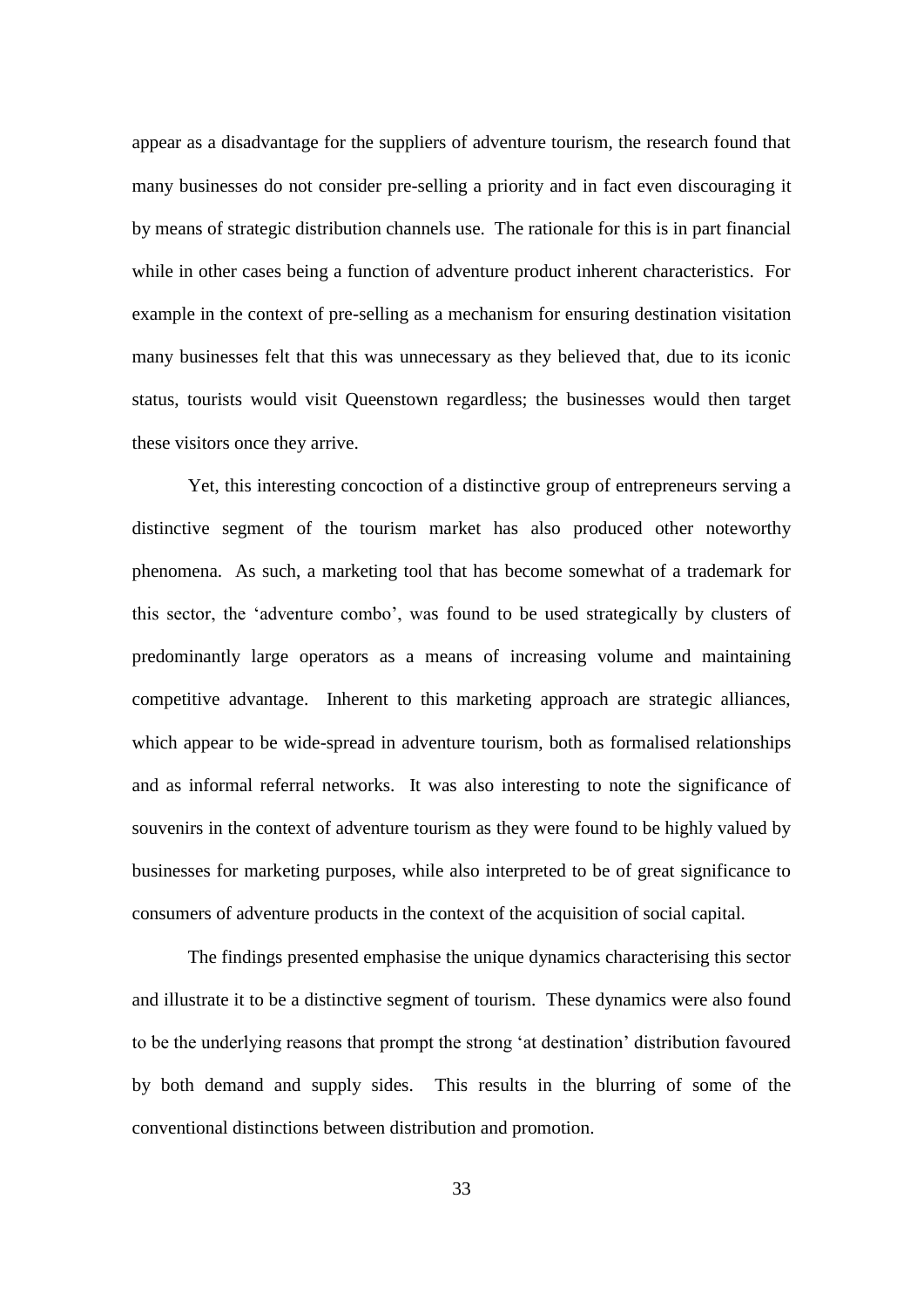Many questions regarding this sector, in particular with reference to its business dimensions, unfortunately remain unanswered. While this paper has contributed to a greater understanding of distribution channels in the context of Queenstown's adventure tourism sector, it is unclear how these findings relate to the expanding adventure sectors in other countries and continents. Additionally, the findings presented with regard to both supply and demand characteristics are based on interviews with suppliers of adventure tourism products. Thus, there is a need to test some of these findings by means of consumer-based research and to conduct similar research in other contexts. Due to the sector's dynamic and innovative nature, it would also be intriguing to explore the impacts that on-going advances in communication technology, mobile in particular such as video calling, picture messaging and video messaging, will have on it and its distribution structure. A range of 'fresh' direct and indirect marketing opportunities may be developing for adventure businesses as a result of these technological advances.

#### ACKNOWLEDGEMENTS

This article reports on research undertaken as part of the project "Innovation in New Zealand tourism through improved distribution channels" funded by a grant from the Foundation for Research Science and Technology. The author would like to thank all the participant tourism businesses for their time and support of this research, as well as the Project Leader, Doug Pearce, and Research Fellow, Raewyn Tan, for their valuable feedback on this manuscript.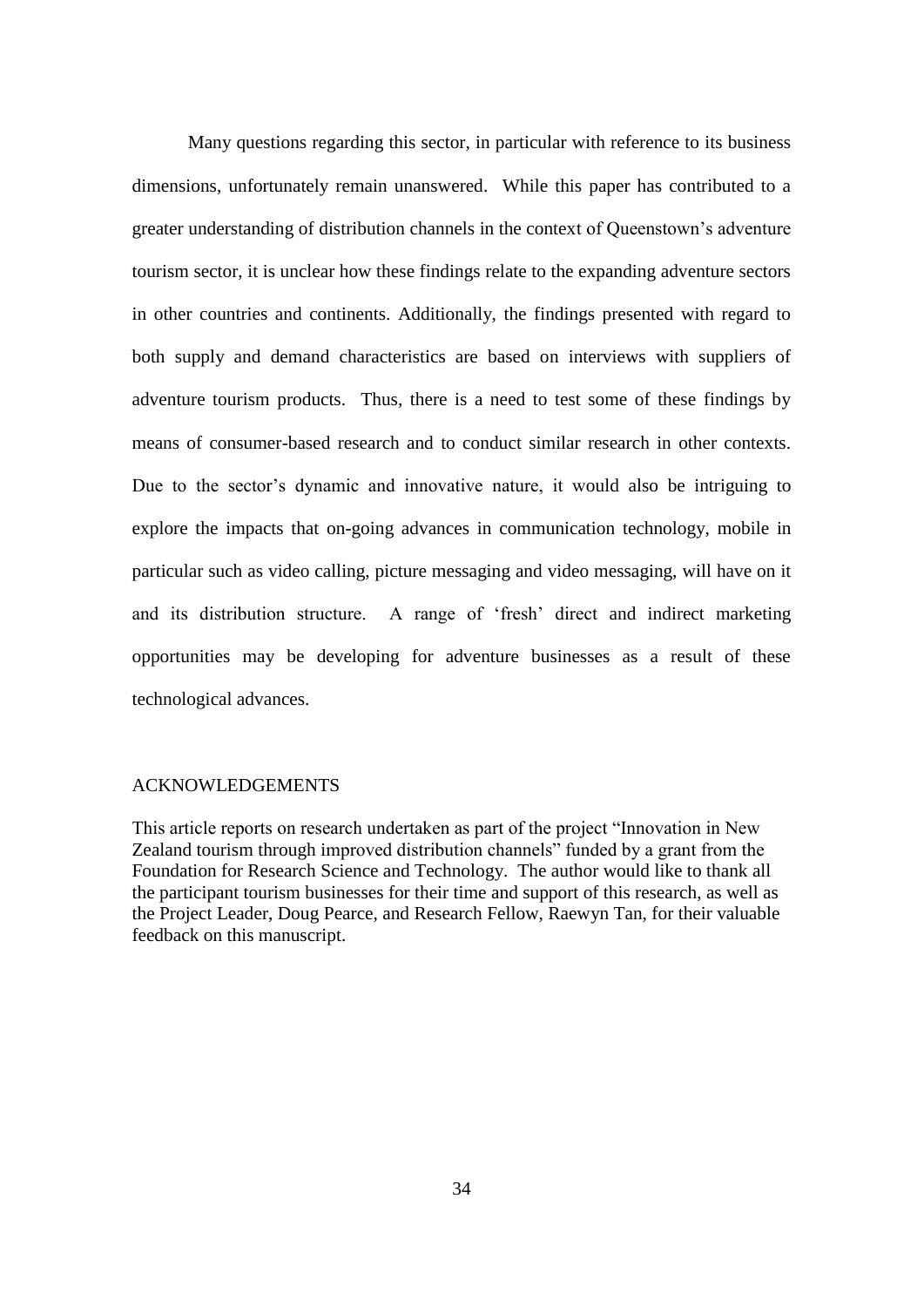**REFERENCES** 

- Alcázar Martínez MB. 2002. *Los Canales de Distribución en el Sector Turístico*. ESIC Editorial: Madrid.
- Beedie P. 2003a. Adventure Tourism. In *Sport and Adventure Tourism,* Hudson S (ed). Haworth Hospitality Press: New York; 203-239.
- ———. 2003b. Mountain guiding and adventure tourism: reflections on the choreography of the experience. *Leisure Studies* 22:147-167.
- Bentley T, Page S, Meyer D, Chalmers D, Laird I. 2001a. How safe is adventure tourism in New Zealand? An Exploratory analysis. *Applied Ergonomics* **32**:327- 338.
- Bentley TA, Page SJ. 2001. Scoping the extent of adventure tourism accidents. *Annals of Tourism Research* **28**(3):705-726.
- Bentley TA, Page SJ, Laird IS. 2001b. Accidents in the New Zealand adventure tourism industry. *Safety Science* **38**:31-48.
- Bentley T, Page SJ, Laird I. 2003. Managing tourist safety: the experience of the adventure tourism industry. In *Managing Tourist Health and Safety in the New Millennium*, Wilks J, Page SJ (eds). Elsevier Science: Oxford; 85-97.
- Berno T, Moore K, Simmons D, Hart V. 1996. The nature of the adventure tourism experience in Queenstown, New Zealand. *Australian Leisure* **8**:21-25.
- Bourdieu P. 1984. *Distinction: A social critique of the judgement of taste*. Harvard University Press: Cambridge.
- Buhalis D. 2000. Relationships in the distribution channel of tourism: Conflicts between hoteliers and tour operators in the Mediterranean region. *International Journal of Hospitality & Tourism Administration* **1**(1):113–139.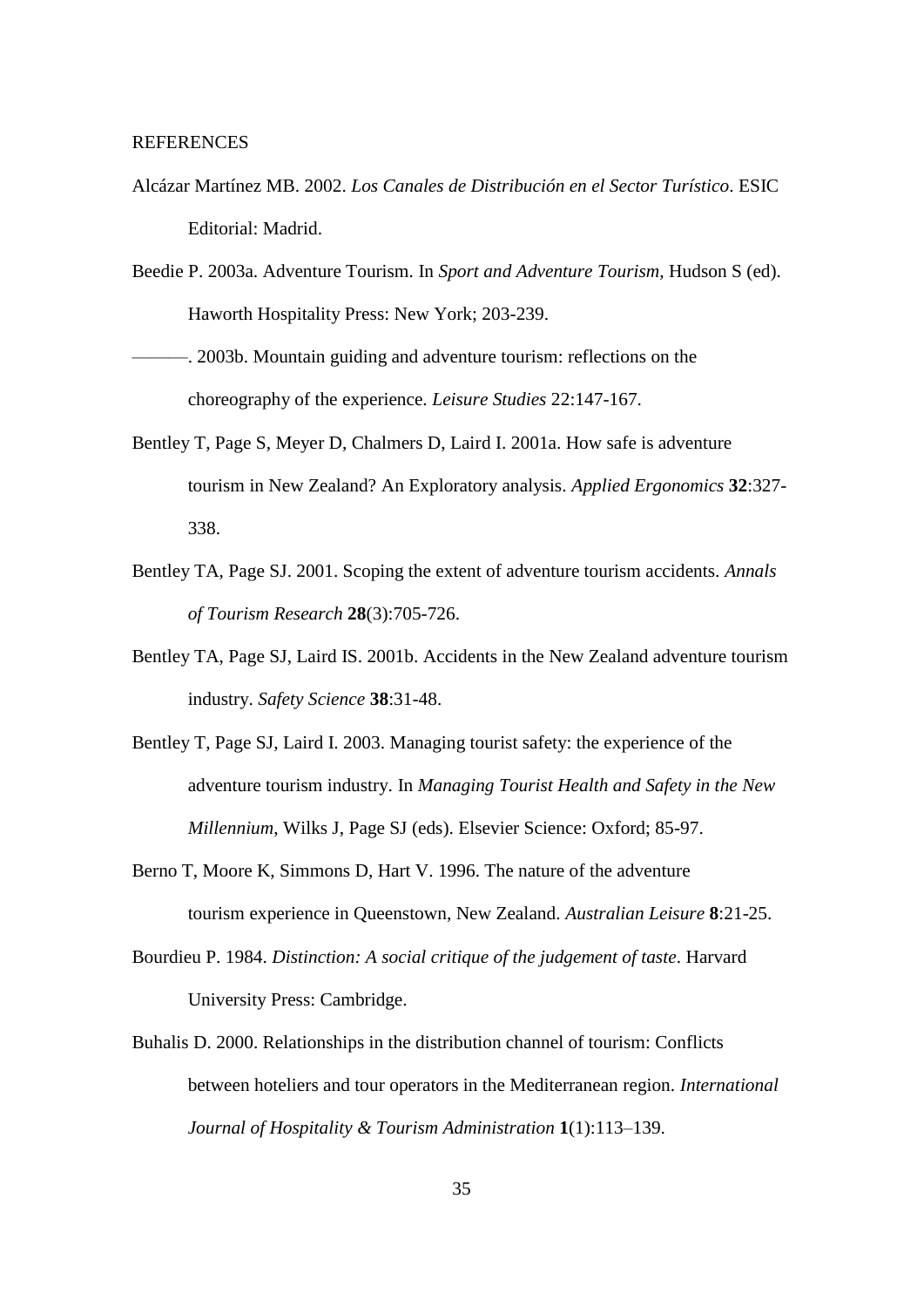- Buhalis D, Laws E. 2001. *Tourism Distribution Channels: Practices, Issues and Transformations*. Continuum: London.
- Callander M, and Page S. 2003. Managing risk in adventure tourism operations in New Zealand: a review of the legal case history and potential for litigation. *Tourism Management* **24**(1):13-23.
- Cameron A, Massey C. 1999. *Small and medium-sized Enterprises: A New Zealand perspective*. Addison Wesley Longman: Auckland.
- Cater CI. 2006. Playing with Risk? Participant perceptions of risk and management implication in adventure tourism. *Tourism Management* **27**(2):371-325.
- Cloke P, Perkins HC. 1998. Cracking the canyon with the awesome foursome: representations of adventure tourism in New Zealand. *Environment and Planning D: Society and Space* **16**:185-218.
- ———. 2002. Commodification and adventure in New Zealand tourism. *Current Issues in Tourism* **5**(6):521-549.
- Cloutier R. 2003. The Business of Adventure Tourism. In *Sport and Adventure Tourism*, Hudson S. Haworth Hospitality Press: New York; 241-272.
- Crotts JC, Aziz A, Raschid A. 1998. Antecedents of supplier's commitment to wholesale buyers in the international travel trade. *Tourism Management* **19**(2):127-134.
- Ewert A, Jamieson L. 2003. Current status and future directions in the adventure tourism industry. In *Managing Tourist Health and Safety in the New Millennium*, Wilks J, Page SJ. Elsevier Science: Oxford; 67-83.
- Fluker MR, Turner LW. 2000. Needs, motivations and expectations of commercial whitewater rafting experiences. *Journal of Travel Research* **38**:380-389.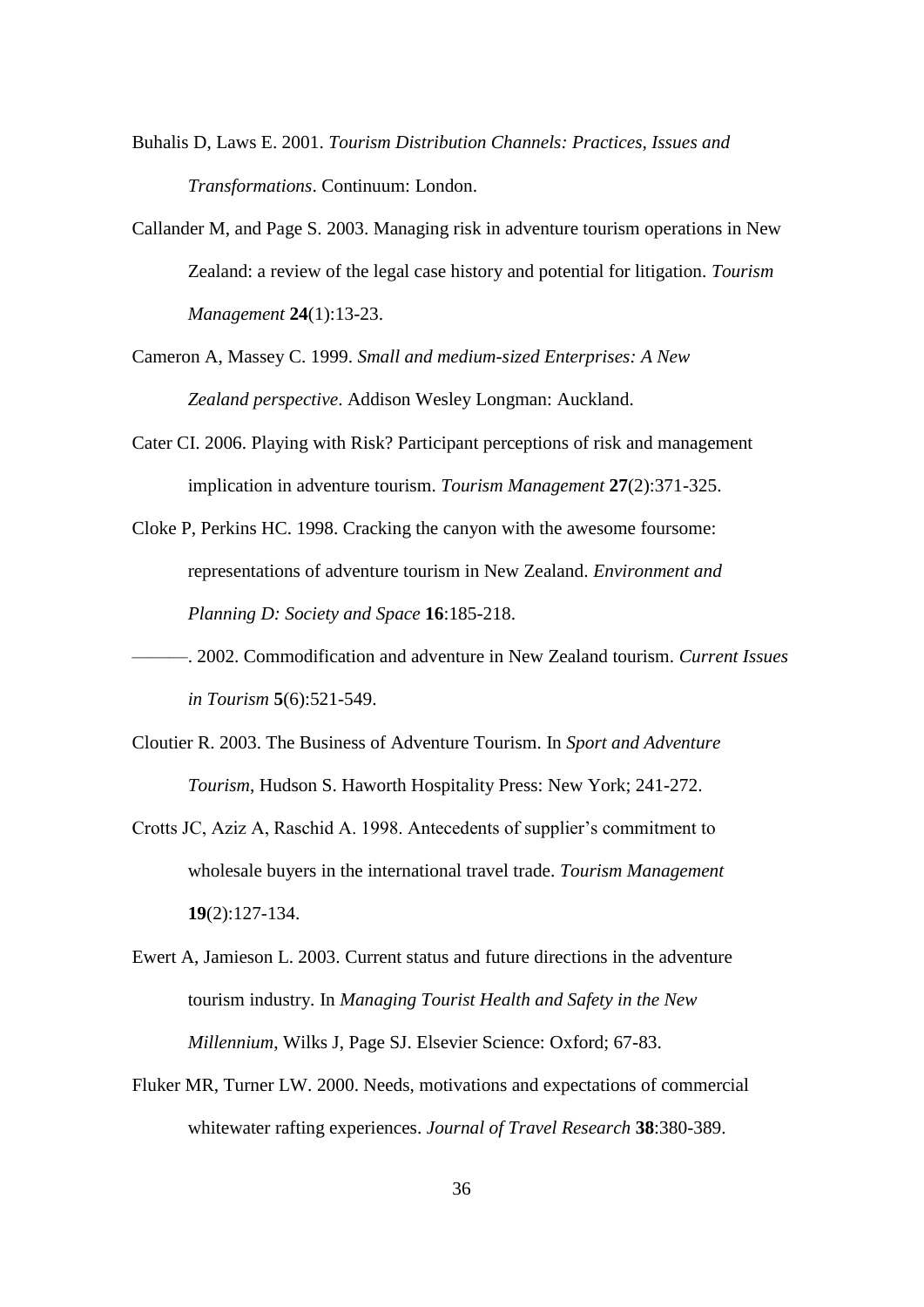- García-Falcón JM, Medina-Muñoz D. 1999. The relationship between hotel companies and travel agencies: an empirical assessment of the United States market. *The Service Industries Journal* **19**(4):102-122.
- Gartner WC, Bachri T. 1994. Tour operators' role in the tourism distribution system: an Indonesian case study. *Journal of International Consumer Marketing* **6**(3/4):161-179.
- Goeldner CR. 1994. 1994 Travel Outlook. *Journal of Travel Research* **32**(3):68-70.
- Gyimóthy S, Mykletun RJ. 2004. Play in adventure tourism: the case of arctic trekking. *Annals of Tourism Research* **31**(4):855-878.
- Hill BJ. 1995. A guide to adventure travel. *Parks & Recreation* **Sept**:56-65.
- Kane MJ, Zink R. 2004. Package adventure tours: markers in serious leisure careers. *Leisure Studies* **23**(4):329-345.
- Keeley P. 1995. The International Backpacker Market. *Insights* **July**:B-1 to B-16.
- Knowles T, Grabowski, P. 1999. Strategic marketing in the tour operator sector. In *The International Marketing of Travel and Tourism*, Vellas F, Becherel L (eds). St Martins Press: New York; 249-262.
- Morrison A. 1996. Marketing the small tourism business. In *Marketing Tourism Products: concepts, issues, cases*, Seaton AV, Bennett MM (eds). Thomson Learning: London; 399-420.
- Morgan D, Fluker M. 2003. Risk Management for Australian Commercial Adventure Tourism Operations. *Journal of Hospitality and Tourism Management* **10**(1):46-59.
- Page SJ, Bentley T, Meyer D. 2003. Evaluating the nature, scope and extent of tourist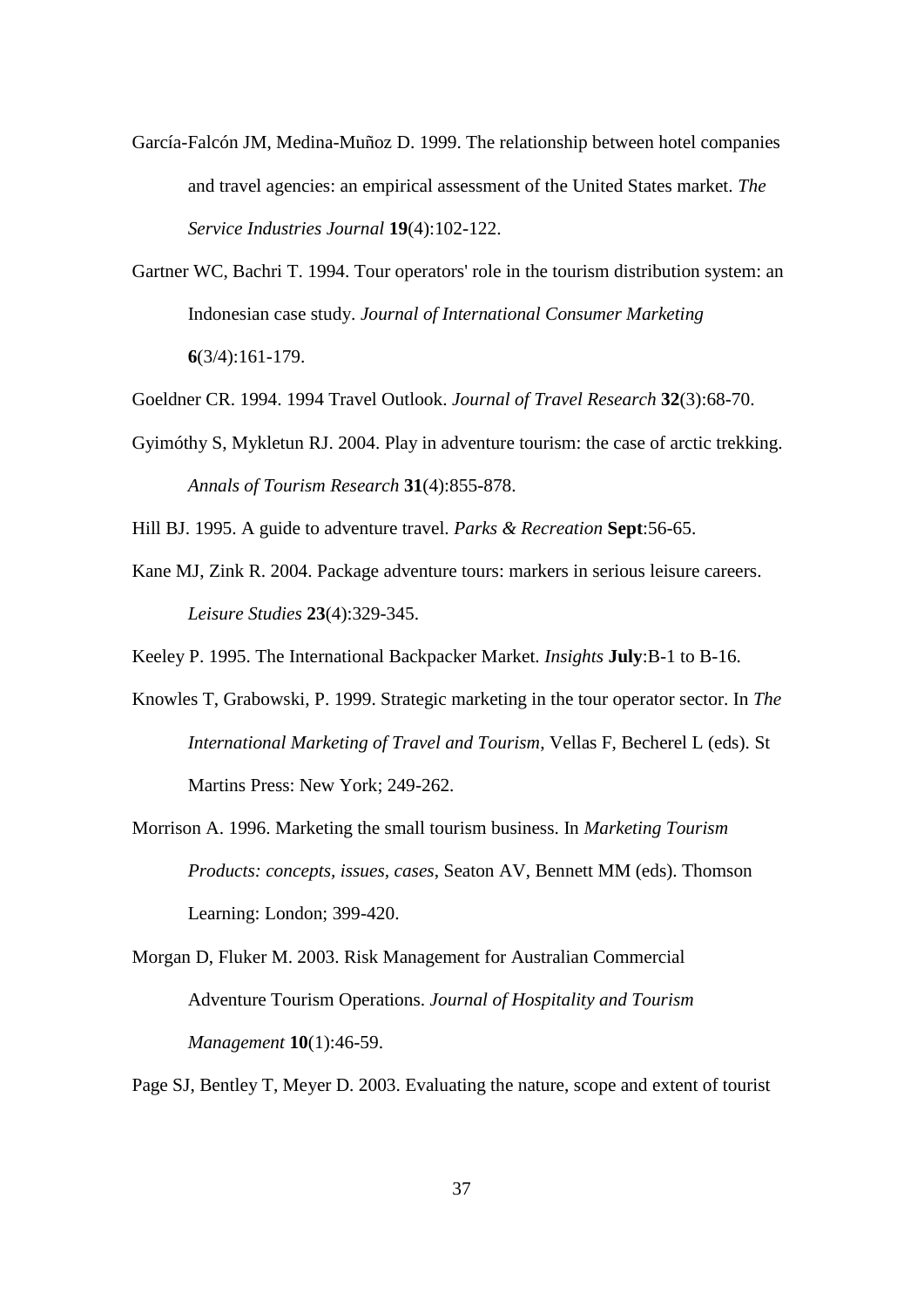accidents: the New Zealand experience. In *Managing Tourist Health and Safety in the New Millennium,* Wilks J, Page SJ. Elsevier Science: Oxford; 35-52.

- Page SJ, Bentley T, Walker L. 2005. Tourist safety in New Zealand and Scotland. *Annals of Tourism Research* **32**(1):150-166.
- Palmer C. 2002. 'Shit happens': the selling of risk in extreme sport. *The Australian Journal of Anthropology* **13**(3):323-336.
- Pacific Asia Travel Association. 2003. *Adventure Travel Market Australia and New Zealand.* Report prepared by Roy Morgan Research. PATA Headquarters: Bangkok, Thailand.
- Pearce DG, Schott C. 2005. Tourism distribution channels: the visitors' perspective. *Journal of Travel Research* **44**(1):50-63.
- Pearce DG, Tan R. 2006. The distribution mix for tourism attractions in Rotorua, New Zealand. *Journal of Travel Research* **44**(3):250-258*.*
- Pearce DG. 1993. Comparative studies in tourism research. In *Tourism Research critiques and challenges*, Pearce DG, Butler, RW (eds). Routledge: London; 113-134
- ———. 2003. Tourism distribution channels: a systematic integrated approach. In *Best Paper Proceedings 6th International Forum on the Sciences, Techniques and Art Applied to Marketing,* Ortega E, González L, Pérez del Campo E (eds). Universidad Complutense de Madrid: Madrid; 345-363.
- Pearce DG, Tan R. 2004. Distribution channels for heritage and cultural tourism in New Zealand. *Asia Pacific Journal of Tourism Research* **9**(3):225-237.
- Pearce DG, Tan R, Schott C. 2004. Tourism Distribution Channels in Wellington, New Zealand. *International Journal of Tourism Research* **6**(6):397-410.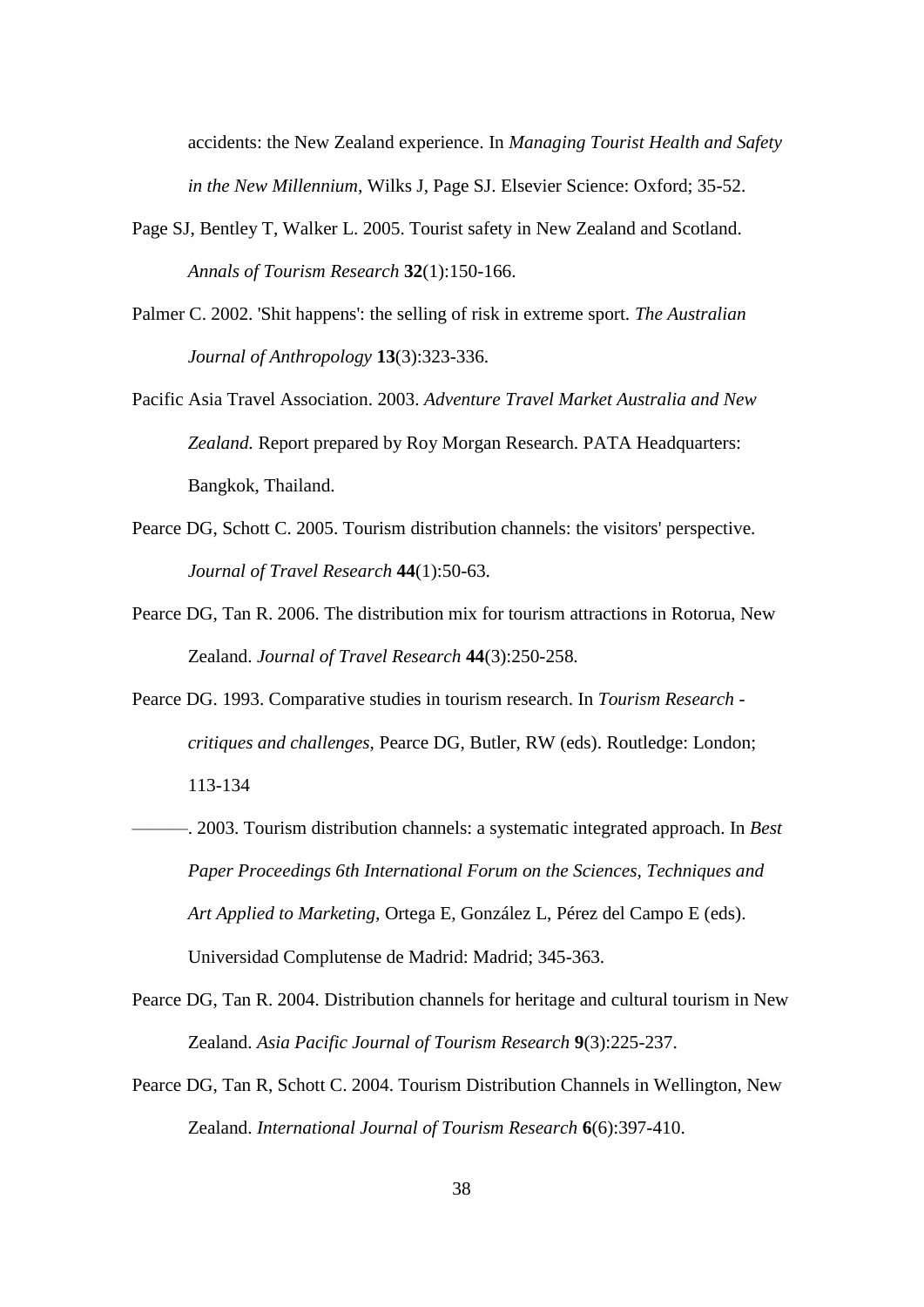- Pomfret G. 2006. Mountaineering adventure tourists: a conceptual framework for research. *Tourism Management* **27**(1):113-123.
- Ryan C. 2003. Risk acceptance in adventure tourism paradox and context. In *Managing Tourist Health and Safety in the New Millennium*, Wilks J, Page SJ. Elsevier Science: Oxford; 55-65.
- Ryan C, Trauer B. 2004. Involvement in adventure tourism: toward implementing a fuzzy set. *Tourism Review International* **7**:143-152.
- Statistics New Zealand. 2002. *New Zealand Official Yearbook 2002.* David Bateman Ltd: Auckland.
- Stuart P, Pearce DG, Weaver A. 2005. Tourism distribution channels in peripheral regions: the case of Southland, New Zealand. *Tourism Geographies* **7**(3):235- 256.
- Sung HH. 2004. Classification of adventure travellers: behaviour, decision-making and target markets. *Journal of Travel Research* **42**:343-356.
- Swarbrooke JC, Beard S, Leckie S, Pomfret G. 2003. *Adventure tourism: the new frontier.* Butterworth-Heinemann: Oxford.
- Tan R, Pearce DG. 2004. Providers' and intermediaries' use of the Internet in tourism distribution. In *Proceedings of New Zealand Tourism and Hospitality Research Conference 2004*, Smith KA, Schott C (eds). Victoria University of Wellington: Wellington, New Zealand; 424-432

TRCNZ. 2005. www.trcnz.govt.nz (accessed June 2005)

Wahab S, Crampon LJ, Rothfield LM. 1976. *Tourism Marketing*. Tourism International Press: London.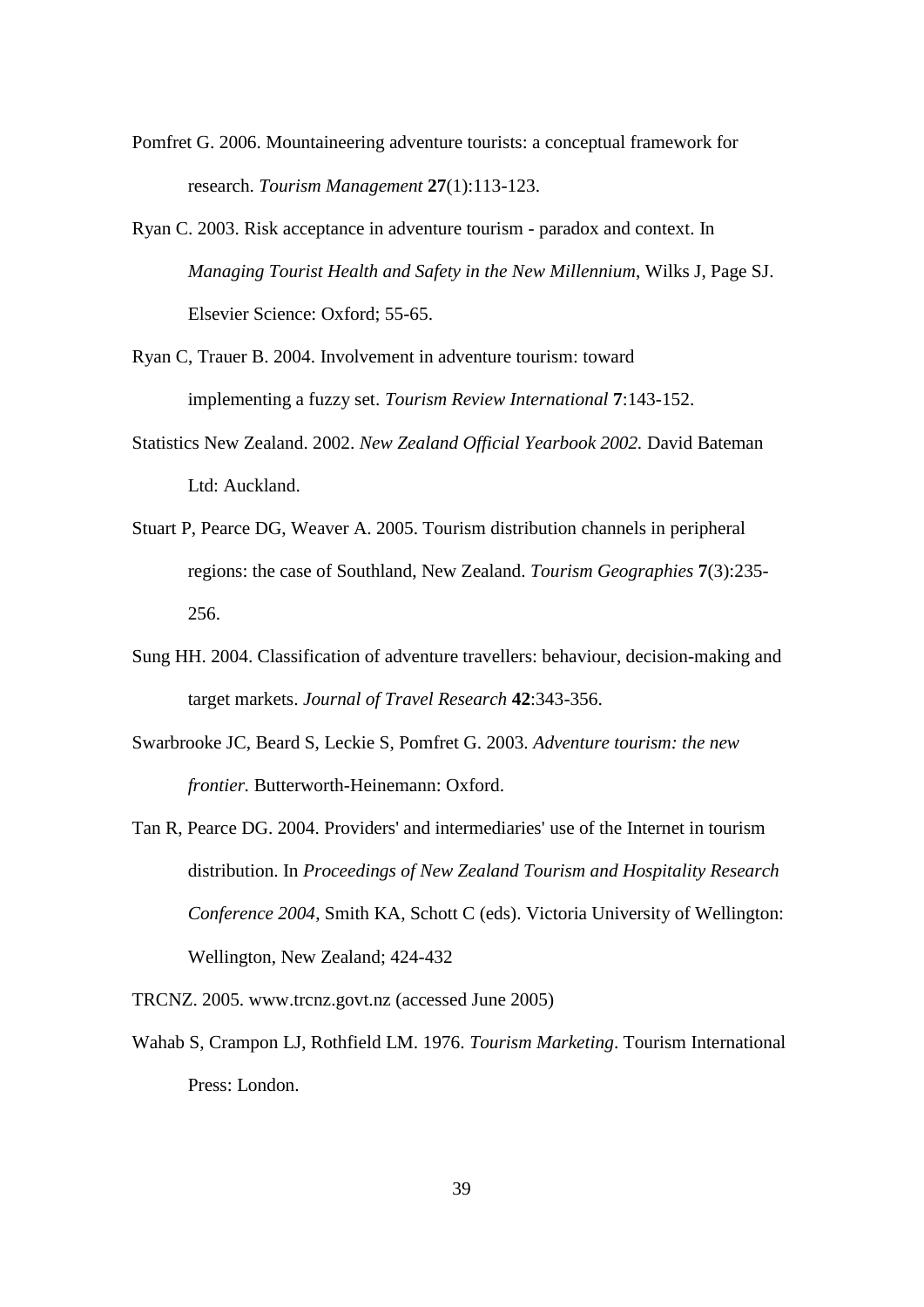- Walle AH. 1997. Pursuing risk or insight: marketing adventures. *Annals of Tourism Research* **24**(2):265-282.
- Weber K. 2001. Outdoor adventure tourism a review of research approaches. *Annals of Tourism Research* **28**(2):360-377.
- Yamamoto D, Gill A. 2002. Issues of globalisation and reflexivity in the Japanese tourism production system: the case of Whistler, British Columbia. *The Professional Geographer* **54**(1):83–93.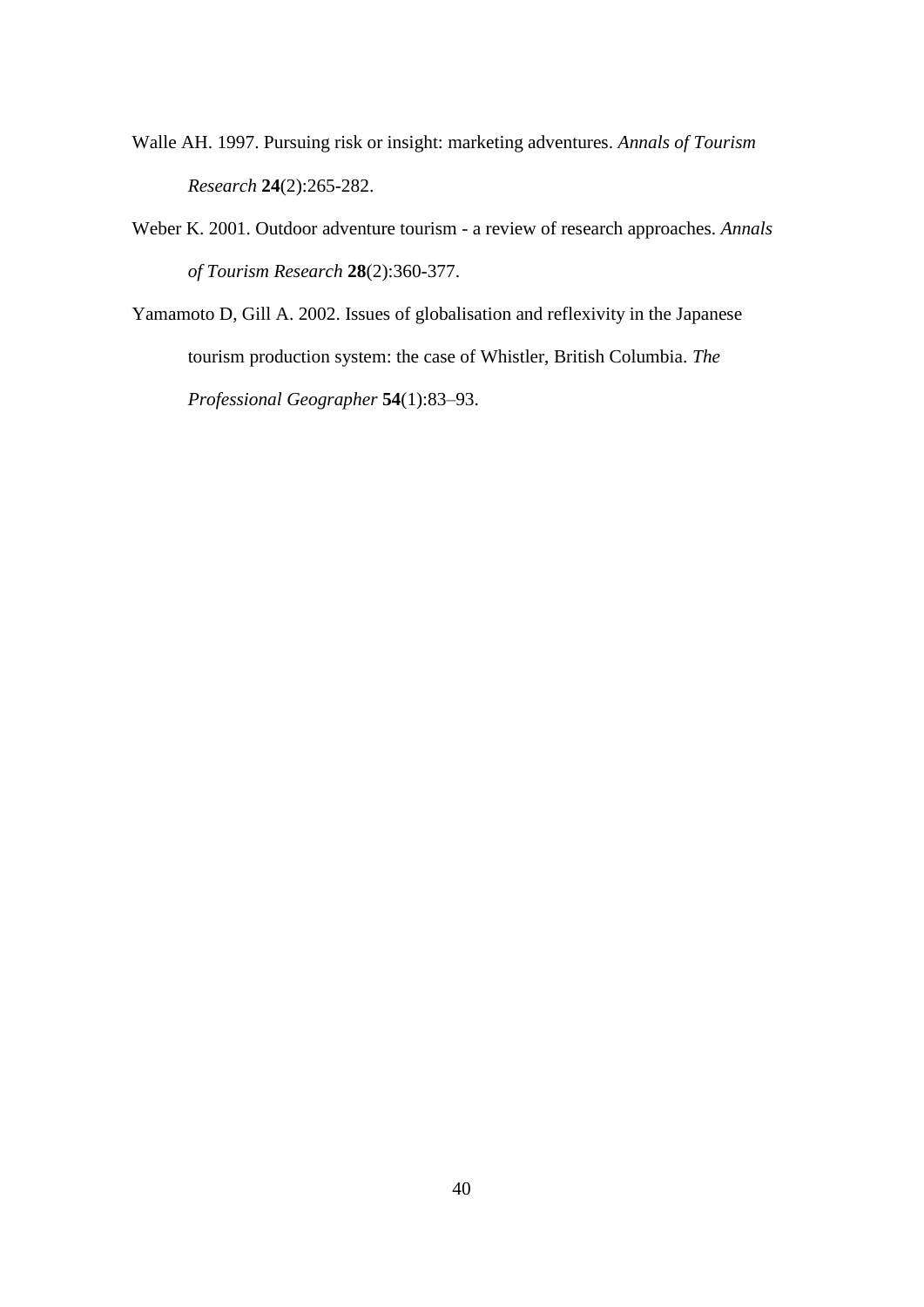# **Figure 1. Distribution Channels for Heritage and Cultural Attractions in Rotorua and Wellington**



Source: Pearce and Tan (2004)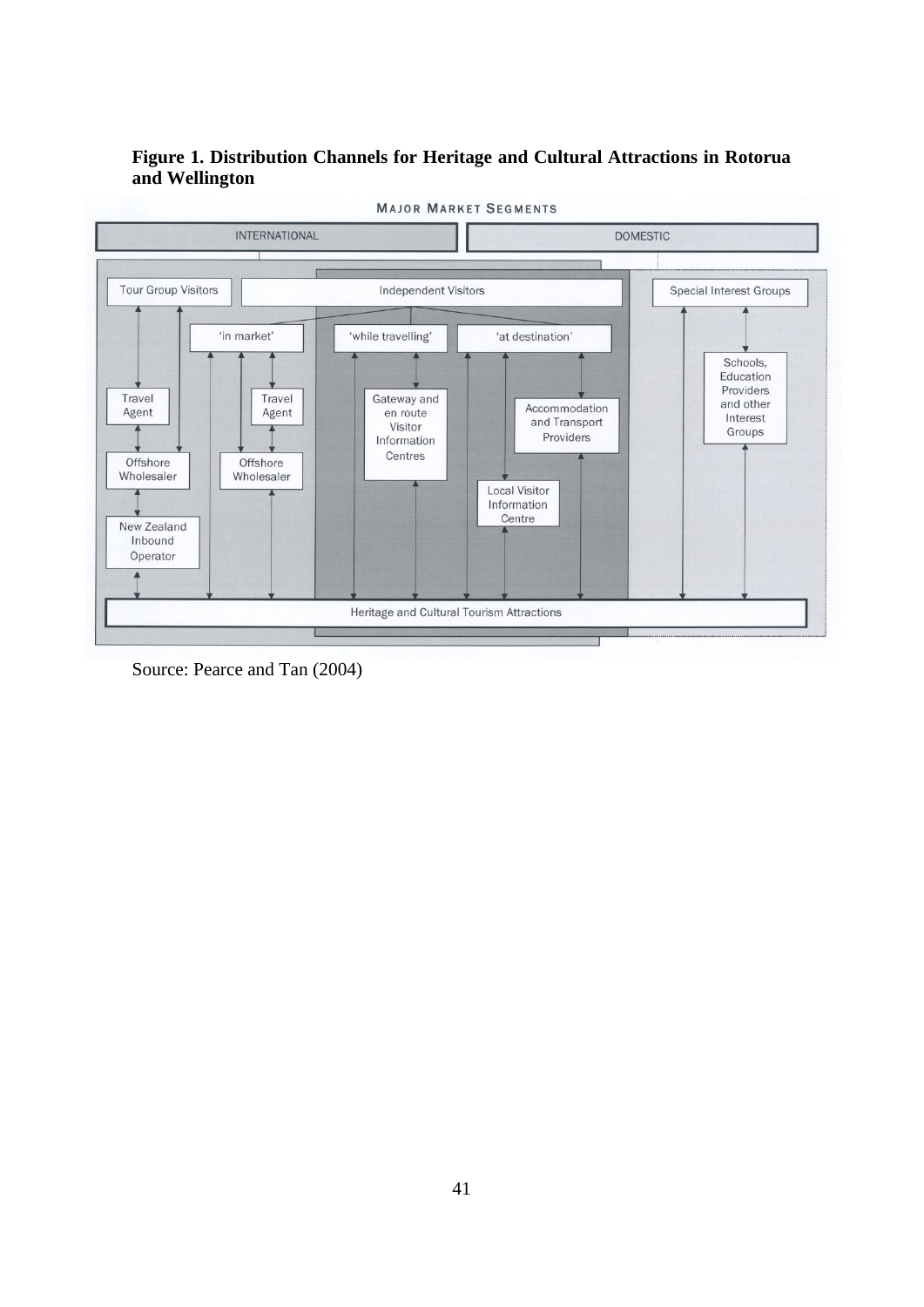| <b>Activities</b>                    | 1997<br>in (000) | 1998<br>in $(000)$ | 1999<br>in $(000)$ | 2000<br>in (000) | 2001<br>in $(000)$ | 2002<br>in (000) | 2003<br>in $(000)$ | 2004<br>in (000) | % change<br>97 to 04 |
|--------------------------------------|------------------|--------------------|--------------------|------------------|--------------------|------------------|--------------------|------------------|----------------------|
| Tramping $( \geq 1$ Day)             | 134              | 161                | 165                | 234              | 200                | 213              | 306                | 317              | $+137%$              |
| <b>Jet Boating</b>                   | 143              | 173                | 158                | 179              | 175                | 171              | 200                | 225              | $+57%$               |
| <b>Glacier Walk</b>                  | 125              | 124                | 148                | 164              | 140                | 159              | 245                | 256              | $+105%$              |
| <b>Bungy Jumping</b>                 | 65               | 78                 | 82                 | 82               | 101                | 96               | 105                | 101              | $+55%$               |
| Caving                               | 29               | 48                 | 64                 | 76               | 80                 | 67               | 86                 | 57               | $+97%$               |
| <b>Kayaking Sea</b>                  | 18               | 23                 | 27                 | 36               | 46                 | 52               | 81                 | 74               | $+311%$              |
| <b>Rafting - White</b>               | 42               | 51                 | 42                 | 51               | 40                 | 50               | 66                 | 61               | $+45%$               |
| Parachuting                          | $\overline{4}$   | 21                 | 20                 | 24               | 34                 | 31               | 69                 | 40               | $+900%$              |
| <b>Kayaking River</b>                | 14               | 14                 | 11                 | 22               | 19                 | 25               | 25                 | 27               | $+93%$               |
| <b>Rafting - Black</b>               | 18               | 16                 | 16                 | 16               | 19                 | 22               | 34                 | 24               | $+33%$               |
| <b>Mountain Biking</b><br>(Off-road) | 14               | 15                 | 11                 | 12               | 15                 | 19               | 17                 | 18               | $+29%$               |
| Gliding                              | $\overline{4}$   | 3                  | 3                  | 0.8              | 3                  | 13               | 54                 | 39               | $+875%$              |
| <b>Ballooning</b>                    | $\overline{2}$   | 6                  | 6                  | 6                | 10                 | 9                | 8                  | 6                | $+200%$              |
| Paragliding                          | 10               | 8                  | 6                  | 14               | 8                  | 6                | 3                  | 10               | $+0.01%$             |

**Table 1. Adventure Tourism Participation by International Visitors 1997-2004** 

Note: Participation levels are recorded in thousands (000) Source: Based on data from TRCNZ (2005)